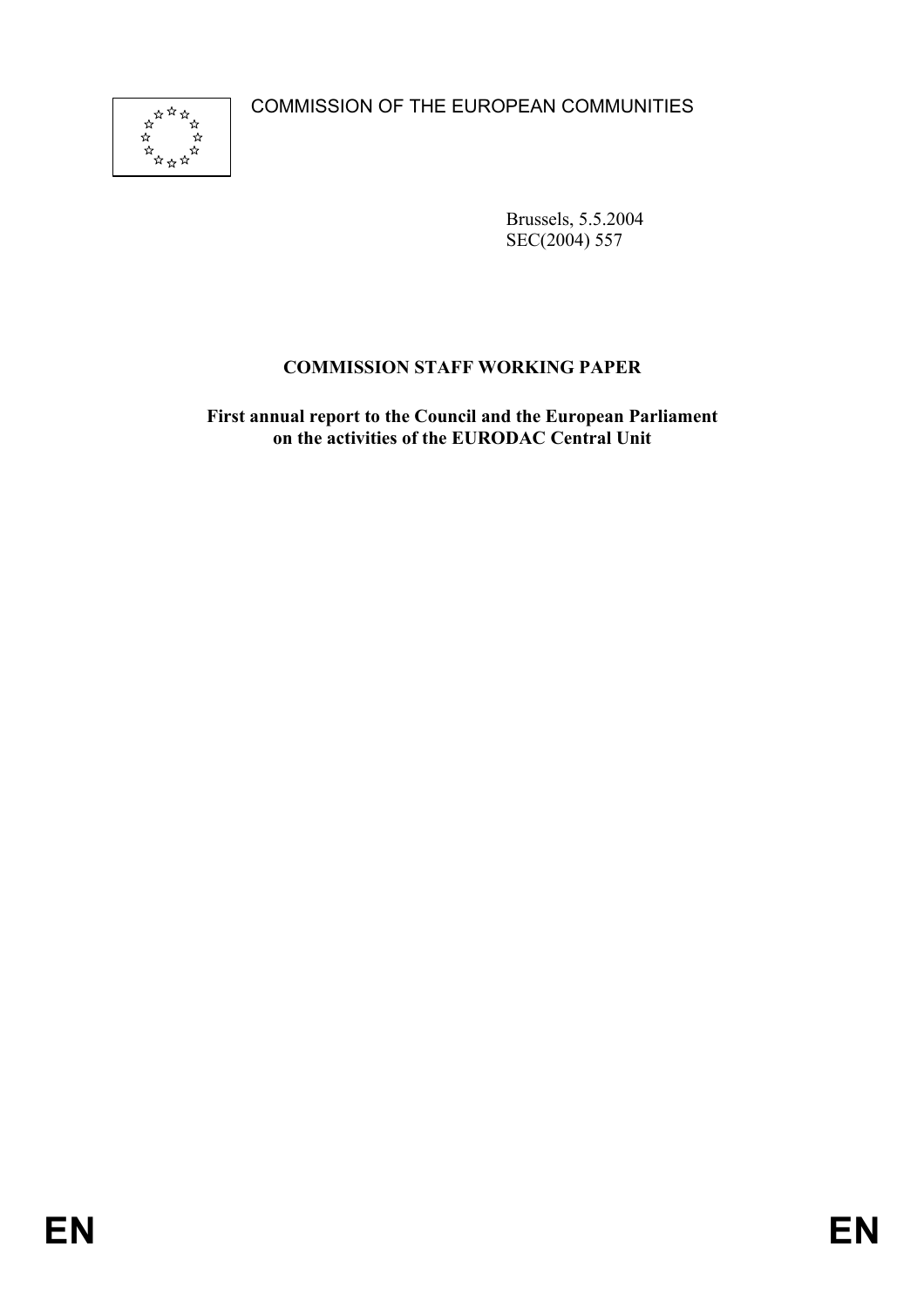# **TABLE OF CONTENTS**

| 1.               |                                                                                 |  |
|------------------|---------------------------------------------------------------------------------|--|
| 1.1.             |                                                                                 |  |
| 1.2.             |                                                                                 |  |
| 2.               |                                                                                 |  |
| 2.1.             |                                                                                 |  |
| 2.2.             |                                                                                 |  |
| 2.3.             |                                                                                 |  |
| 2.3.1.           | Direct management by the Commission in consultation with the Member States.  8  |  |
| 2.3.2.           |                                                                                 |  |
| 3.               |                                                                                 |  |
| 3.1.             |                                                                                 |  |
| 3.2.             |                                                                                 |  |
| 3.3.             |                                                                                 |  |
| 3.3.1.           |                                                                                 |  |
| 3.3.2.           |                                                                                 |  |
| 3.3.3.           |                                                                                 |  |
| 3.3.4.           |                                                                                 |  |
| 3.3.5.           |                                                                                 |  |
| 3.4.             | Average time in days between the date of the prints and the date of sending  13 |  |
| 3.5.             |                                                                                 |  |
| $\overline{4}$ . |                                                                                 |  |
| 4.1.             |                                                                                 |  |
| 4.2.             |                                                                                 |  |
| 4.3.             |                                                                                 |  |
| 5.               |                                                                                 |  |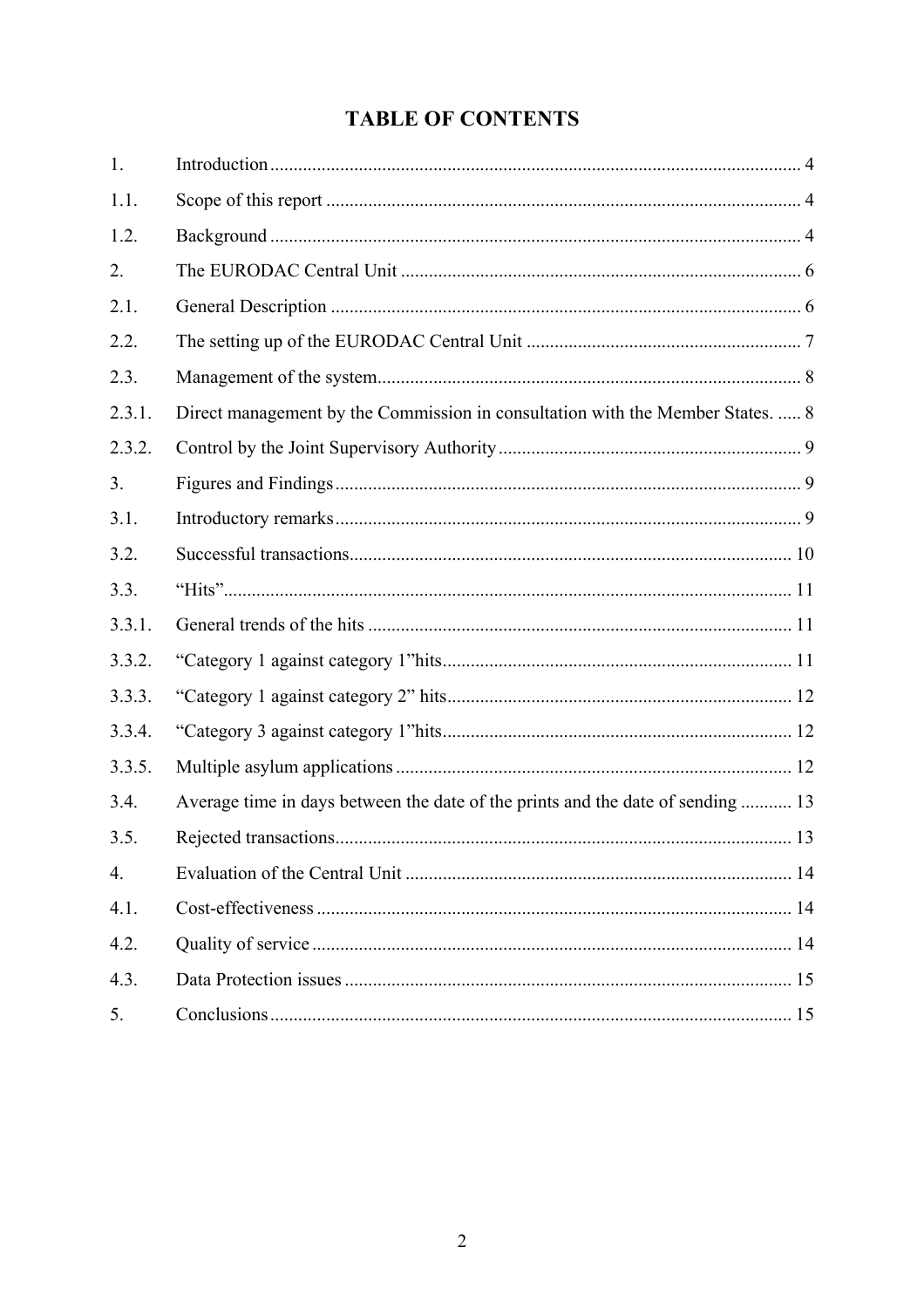| Annex 2 "Category 1 against Category 1" – Hits from 15/01/2003 – 15/01/2004  19 |  |
|---------------------------------------------------------------------------------|--|
|                                                                                 |  |
|                                                                                 |  |
|                                                                                 |  |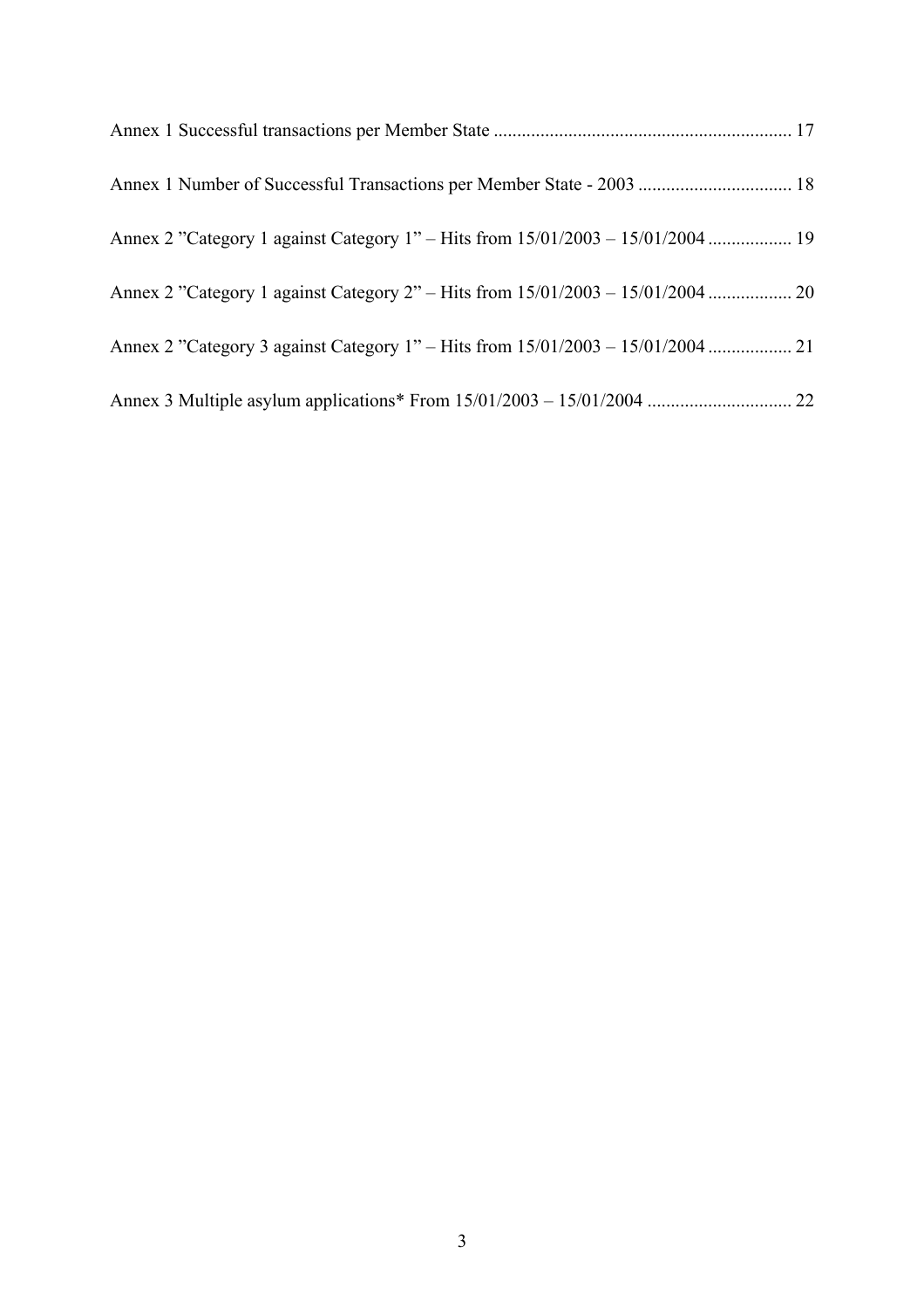### **1. INTRODUCTION**

### **1.1. Scope of this report**

Council Regulation  $2725/2000<sup>1</sup>$  of 11 December 2000 concerning the establishment of 'EURODAC' for the comparison of fingerprints for the effective application of the Dublin Convention stipulates in Article 23(4) that "*One year after the EURODAC starts operations, the Commission shall produce an evaluation report on the Central Unit, focusing on the level of demand compared with expectation and on operational and management issues in the light of experience, with a view to identifying possible short-term improvements to operational practice*".

Three years after its launch, the Commission will, in accordance with Article 24(5) produce an overall evaluation of EURODAC, "*examining results achieved against objectives and assessing the continuing validity of the underlying rationale and any implications for future operations*".

The present report will therefore be limited to an objective evaluation of the activities of the EURODAC Central Unit. Following a detailed description of the established system, the factual data produced during the first year of activity will be highlighted and analysed. The Central Unit will be evaluated, in the light of its costeffectiveness, the quality of its service and its respect for data protection regulations.

### **1.2. Background**

Following the signature in Dublin on 15 June 1990 of the Convention determining the State responsible for examining applications for asylum lodged in one of the Member States of the European Communities<sup>2</sup>, the Member States realised that they would have difficulties in identifying third country nationals who had already lodged an asylum application in another Member State. For that reason, the Ministers responsible for immigration agreed, in 1991, to establish a Community-wide system for the comparison of the fingerprints of asylum applicants, named EURODAC.

Negotiations therefore began in March 1996 on the basis of Title VI of the Treaty on European Union (the third pillar) for a new convention. In 1998, it was decided that the scope of EURODAC needed to be reviewed so as to facilitate the implementation of certain obligations arising from the Dublin Convention. A draft protocol extending the convention to these persons was drawn up. However, in view of the forthcoming entry into force of the Amsterdam Treaty, which altered the legal basis and procedure for asylum policy, the Council then decided in December 1998 to freeze these two instruments which had not yet come into force and replace it by a Community instrument.

The Commission was requested to prepare a proposal as soon as the new Treaty came into force. It was drafted in the form of a Regulation and associated the draft Convention and draft Protocol based on the new Title IV of the EC Treaty, in particular Article 63. A Regulation was preferred to a directive in view of the need to

1

<sup>1</sup> JO L 316, 15.12.2000, p.1.

 $\overline{2}$ JO C 254, 19.8.1997, p.1.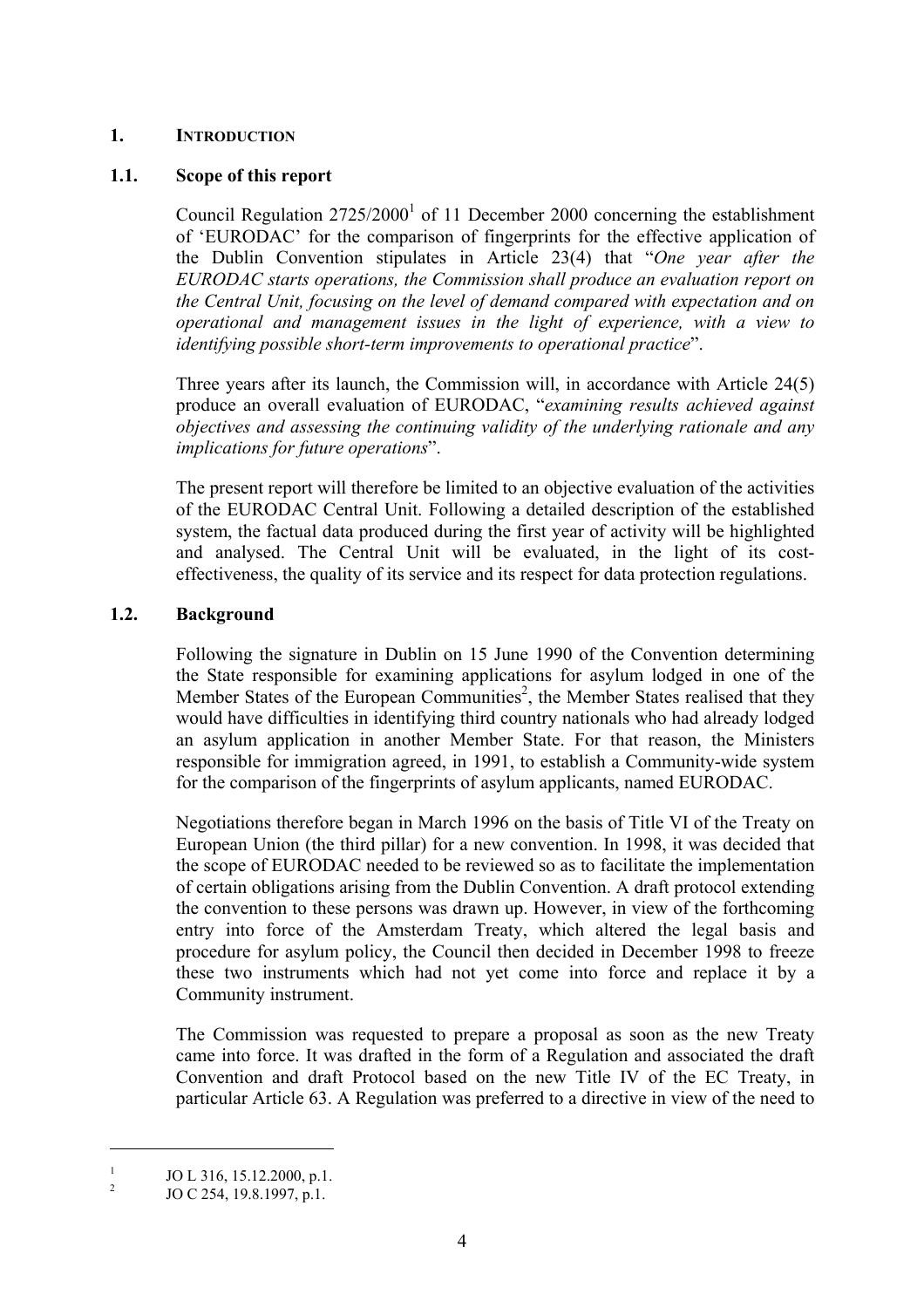apply strictly defined and harmonised rules in all the Member States in relation to the storage, comparison and deletion of fingerprints.

The conclusions of the Tampere European Council of 1999 state that a common European asylum system should include, in the short term, *inter alia*, a clear and workable determination of the state responsible for the examination of an asylum application lodged in a Member state by a third country national. These rules or mechanisms were laid down in Council Regulation (EC) N° 343/2003 of 18 February 2003<sup>3</sup> (Dublin II) and its implementing Commission Regulation (EC)  $N^{\circ}1560/2003$ of 2 September 2003<sup>4</sup>, which together replace the Dublin Convention of 15 June 1990.

The Council Regulation (EC) N°2725/2000 of 11 Dec 2000 for the establishment of 'EURODAC' hereinafter called the EURODAC Regulation came into force on 15 December 2000.

The Dublin II Regulation and its implementing rules have been applicable since September 2003. Consistency has been ensured between these Regulations and the EURODAC Regulation.

The United Kingdom and Ireland, in accordance with Article 3 of the Protocol on the position of the United Kingdom and Ireland annexed to the Treaty on European Union and the Treaty establishing the European Community, have given notice of their wish to take part in this Regulation. An agreement between the European Community and the Republic of Iceland and the Kingdom of Norway, signed on 19 January 20015 makes the Dublin II Regulation and the EURODAC Regulation applicable to these states. Therefore, when this report refers to 'Member States', it includes Iceland and Norway, as being members of the EURODAC Regulation.

The Dublin II Regulation and the EURODAC Regulation do not apply to Denmark, in accordance with Articles 1 and 2 of the Protocol on the position of Denmark annexed to the Treaty on European Union and the Treaty establishing the European Community. The Council has given a mandate to the Commission to negotiate with Denmark the conclusion of an agreement concerning the criteria and mechanisms for establishing the state responsible for examining a request for asylum lodged in Denmark or any other EU Member State, and to negotiate with Iceland and Norway the conclusion of a Protocol pursuant to Article 12 of the aforementioned Agreement between the EC and Norway and Iceland. An Agreement between the EC and Denmark, which will cover the substance of the EURODAC Regulation, is currently being negotiated and as long it is not signed, the Dublin Convention remains applicable to Denmark and the EURODAC Regulation is not applicable in this State.

In accordance with Article 22 of the EURODAC Regulation, the Council adopted certain provisions for the transmission and comparison of fingerprints and the definition of the tasks of the central Unit in Council Regulation (EC) N°407/2002 of  $28$  Feb  $2002^6$ .

<u>.</u>

<sup>3</sup> JO L 50, 25.2.2003, p.1.

<sup>4</sup> JO L 222, 5.9.2003, p.3.

<sup>5</sup> JO L 93, 3.4.2001, p.40.

<sup>6</sup> JO L 62, 5.3.2002, p.1.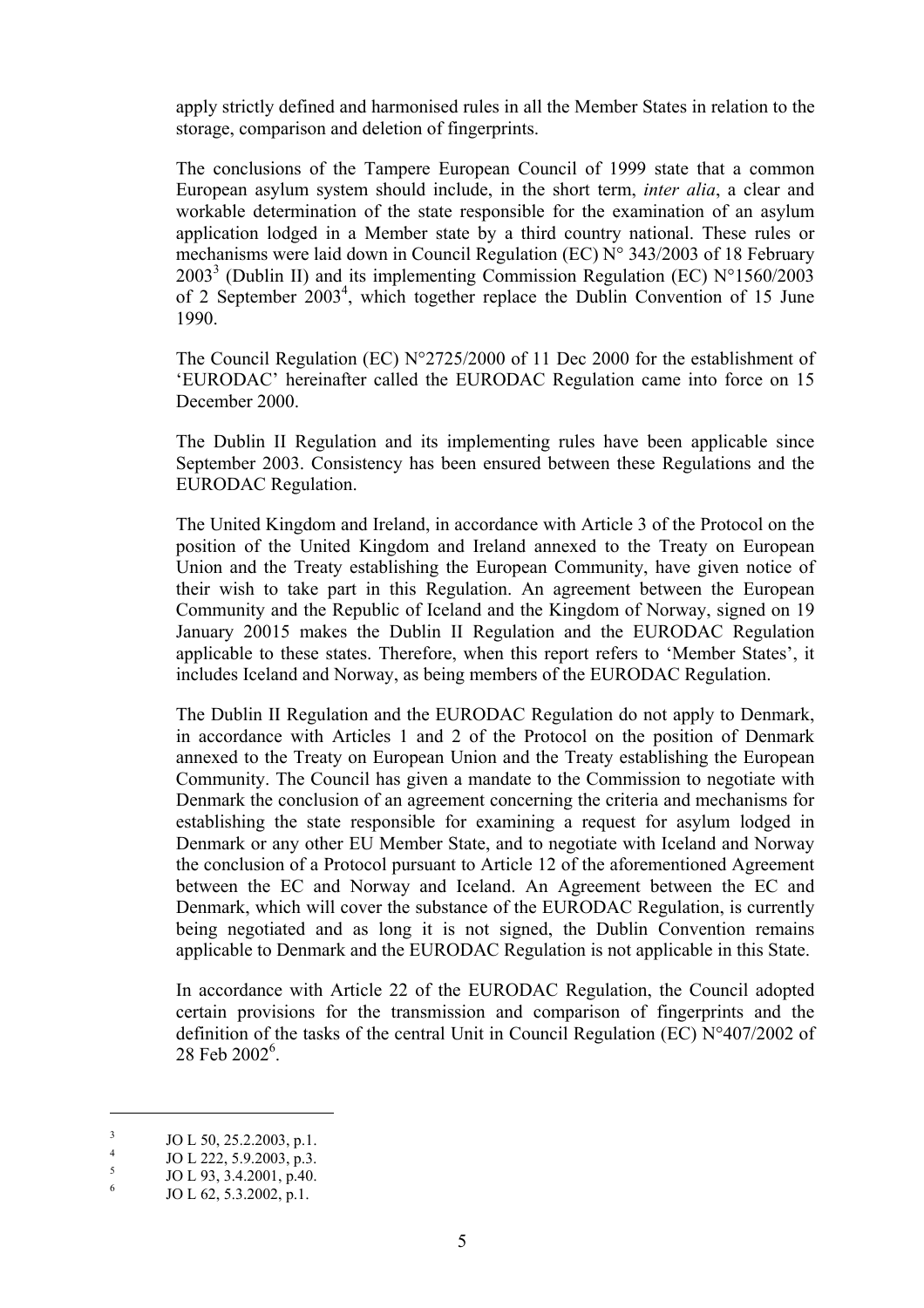The Central Unit of EURODAC began operating on 15 January  $2003^7$  with an empty database, meaning that only asylum applications lodged after this date should be stored in EURODAC.

## **2. THE EURODAC CENTRAL UNIT**

### **2.1. General Description**

1

The EURODAC Regulation provides for the implementation of a Central Unit managed by the European Commission containing an Automated Fingerprint Identification System (AFIS) which shall receive data and transmit "hit – no hit" replies to the national Units (National Access Points) in each Member State.

The EURODAC Regulation and its Implementing Rules identify the responsibilities for the collection, transmission and comparison of the fingerprint data, the means through which the transmission can take place, the statistical tasks of the Central Unit and the standards that are used for the data transmission.

The Central Unit processes the fingerprints of the following types of data on individuals over the age of 14:

- Category 1: data of asylum applications. Fingerprints (full 10 fingerprints and 4 control images) of asylum applicants are sent for comparison against fingerprints of other asylum applicants who have previously lodged their application in another Member State. The same data will also be compared against the "category 2" data (see below). This data will be kept for 10 years with the exception of one specific case (an individual who obtains the nationality of one of the Member States, in which case the data of the person concerned will be erased);
- Category 2: data of aliens apprehended in connection with the irregular crossing of an external border and who were not turned back. This data (full 10 fingerprints and 4 control images) will be sent for storage only, in order to be compared against data of asylum applicants submitted subsequently to the Central Unit. This data will be kept for two years. However, they are deleted promptly when the individual receives a residence permit, leaves the territory of the Member State or obtains the nationality of one of them;
- Category 3: data relating to aliens found illegally present in a Member State. These data, which are not stored, are searched against the data of asylum applicants stored in the central database. The transmission of this category of data is optional for the Member States.

Before accepting any fingerprint data from the Member States, the Central Unit performs a quality check and is allowed to reject data and ask for that fingerprint data to be re-submitted.

Once fingerprints from Category 1 or 3 are processed, the Central Unit returns the result. A "no hit" result means that no match to this data was found, a "hit" result

<sup>7</sup> Commission communication regarding the implementation of Council Regulation (EC) No 2725/2000  $Eurodac''$  (2003/C 5/03) OJ C 5 of 10.1.2003.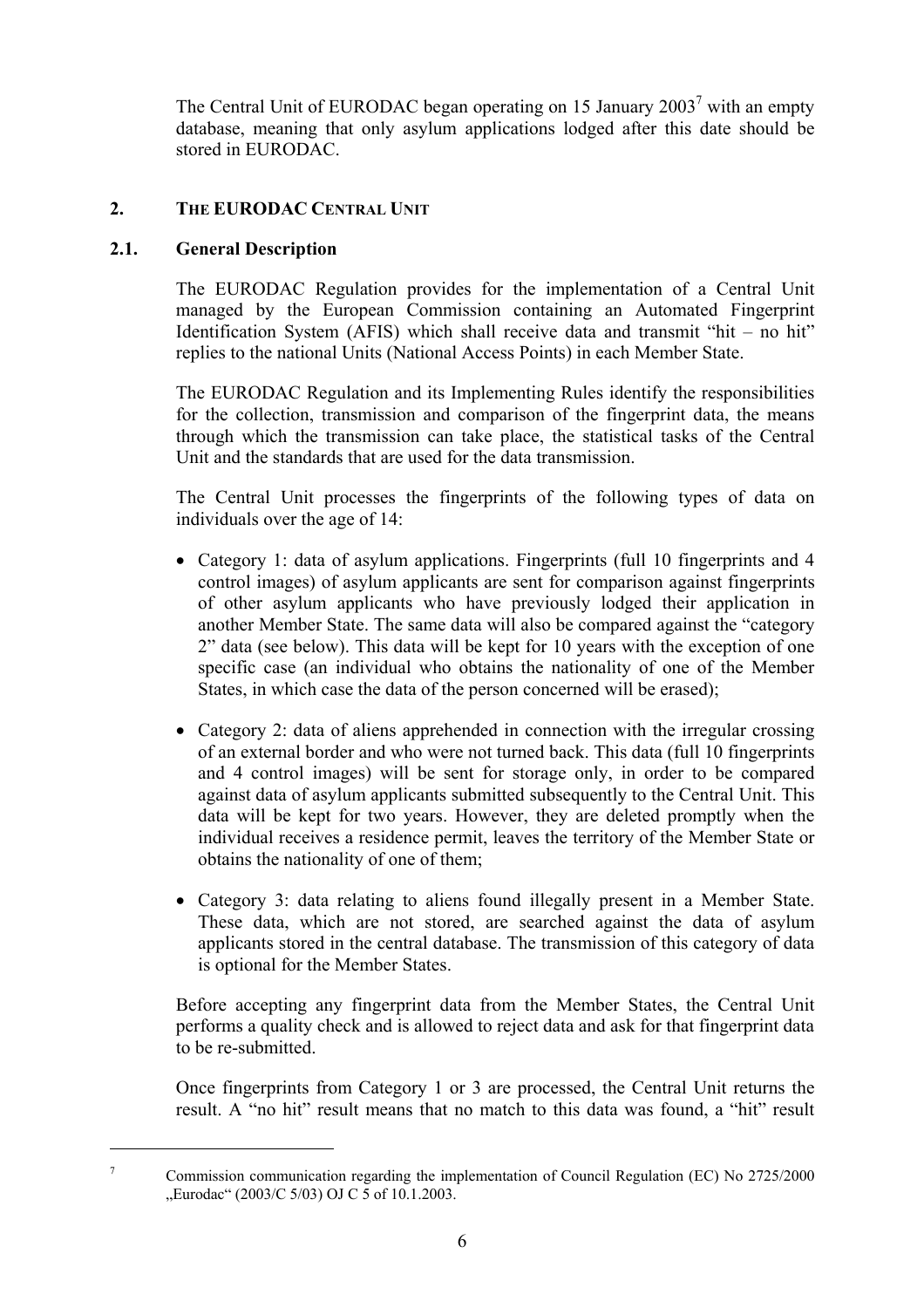means the existence of a match or matches between fingerprint data recorded in the databank and those transmitted by a Member State with regard to a person, without prejudice to the requirement that Member States shall immediately check the results of the comparison. A hit is called "local", when matching data (submitted data and stored data) are from the same Member State and is called "foreign" when the data belong to different Member States. Once a Category 2 data is processed the Member State receives a confirmation of the storage of the data.

The Central Unit can transmit three types of "hits":

• "Category 1 against category 1" hit

A "category 1 against category 1" hit means that the fingerprints of an asylum seeker have been recognised by the Central Unit as a match against the stored fingerprints of an existing asylum applicant. This hit is 'local' when the asylum seeker has already applied for asylum in the same Member State and 'foreign' when he/she has already applied for asylum in another Member State.

• "Category 1 against category 2" hit

A "category 1 against category 2" hit means that the fingerprints of an asylum seeker match the stored fingerprints of an alien who has illegally crossed the border and who could not be turned back.

• "Category 3 against category 1" hit

A "category 3 against category 1" hit means that the fingerprints of an alien found illegally present within a Member State are being recognised by the Central Unit as a match against the stored fingerprints of an asylum seeker.

Although a Member State may collect the different types of EURODAC data from many different locations, the Central Unit currently works with only one National Unit or Access Point (NAP) in each Member State which is responsible for the collection, transmission and receipt of results. The Member States are also responsible for checking the comparison results returned by the Central Unit.

#### **2.2. The setting up of the EURODAC Central Unit**

The Central Unit in the Commission was set up via a Restricted Call for Tender (DG JAI A2/2000/A2) which resulted in a contract being signed between the Commission and the successful tenderer in March 2001. The Call for Tender was to implement an AFIS that was capable of handling 7,500 transactions per day, 500 transactions per hour with an availability of 99.9%. In terms of accuracy >99.9% certainty for all returned submissions was a requirement with a probability of <0.5% of missing a match where a match should happen. Another requirement was that it had to be capable of storing up to 800,000 full 10 print images per year. In addition to these important requirements, the contract included the delivery of a reference client that could emulate a Member State to prove that the AFIS was capable of handling transactions from a Member State for all data types. System Management Tools have been implemented as well to help the Central Unit monitor the activities of the AFIS and produce statistics to match the statistical requirements identified in the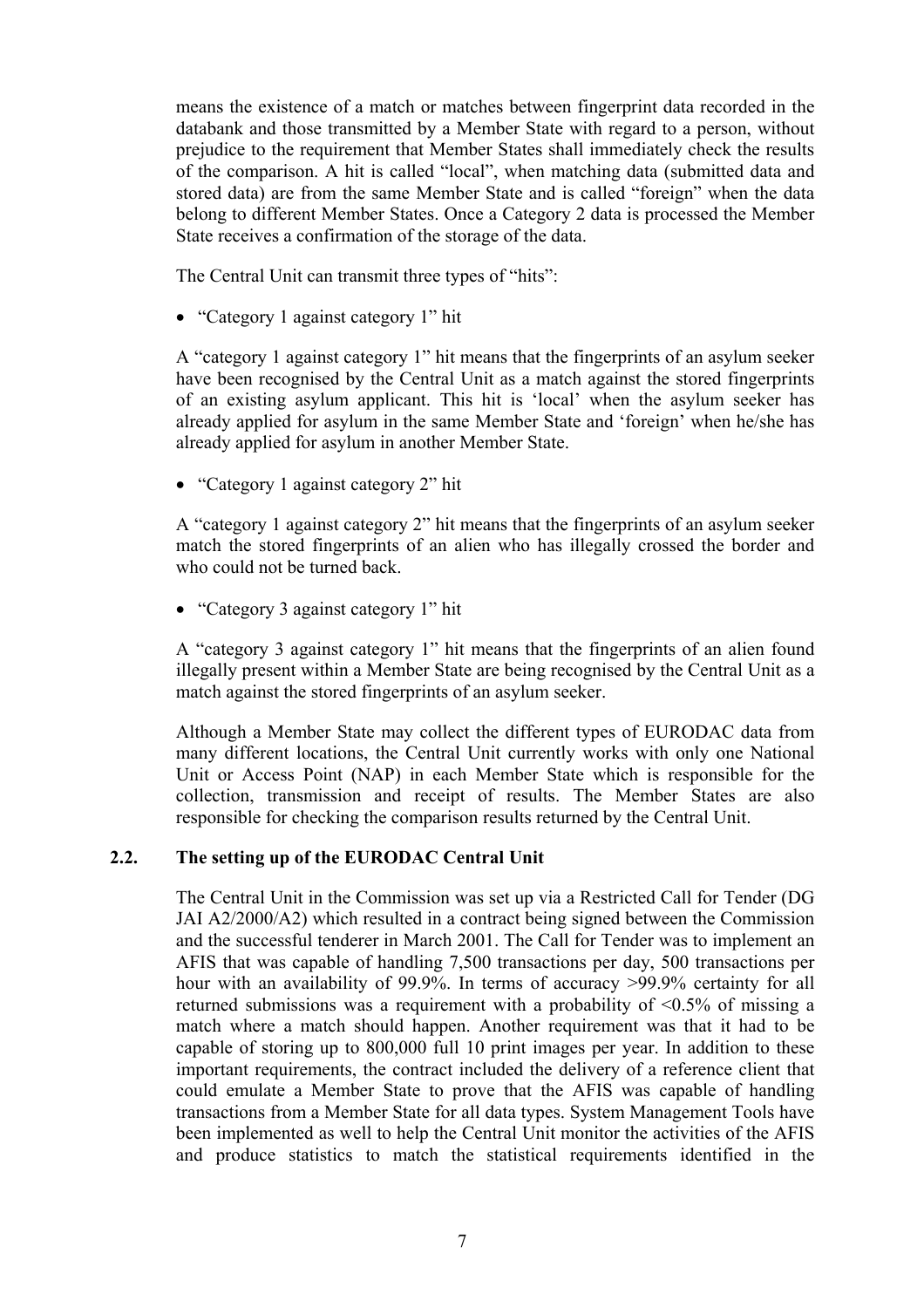Regulation. The Monitoring System had also to include a logging system so that Central Unit personnel activities could be monitored.

In addition, a Business Continuity System (BCS) was established in case of unavailability of the Central Unit. The BCS has also testing capabilities to allow Member States or Accession Countries to test any new solutions being implemented at a National Access Point and therefore prevent issues arising with the 'live' Central Unit.

The network infrastructure that links the Central Unit to the National Access Points is provided through the TESTA II network (Trans-European Services for Telematics between Administrations) which is a Generic Service of the Community IDA Programme (Interchange of Data between Administrations). This is an encrypted private network for public administrations, providing a secure telecommunications infrastructure based on IP networking, similar to the Internet.

Security is an important element of all data transmission and this is ensured by using the TESTA network and the use of PKI (Public Key Infrastructure) services again provided through the Generic Services of the IDA Programme.

### **2.3. Management of the system**

### *2.3.1. Direct management by the Commission in consultation with the Member States.*

Responsibility for the Central Unit was given to the Commission. In practice, the day-to-day operations are managed by Directorate General Justice and Home Affairs (DG JAI) with the help of other Commission Services such Directorate General Personnel and Administration (Informatics Directorate) and Directorate General Enterprise (IDA Unit).

The Commission involved the Member States at the earliest possible phase of the project for the development of the EURODAC Central Unit. For this purpose, the Commission established an informal expert group, so-called "EURODAC national contact points" that met several times before and after the system became operational. Apart from these meetings, the Commission also put at the disposal of this group a web-tool (CIRCA) for exchanging the necessary technical documentation. This ensured that Member States always had access to the most upto-date technical information while they made their own national preparations for exchanging data with the Central Unit.

This working method, completed by a permanent e-mail and telephone contact between national experts and the Central Unit's help-desk proved to be very successful. In addition, the whole system was delivered fully respecting the agreed tight timetable and within the budget initially foreseen. Such a success would not have been possible without the cooperation and goodwill from the side of all Member States participating in EURODAC.

Once the system started operations the "EURODAC national contact points" group became an end-user forum where Member States report on their experiences so that technical improvements can eventually be made. The EURODAC Regulation has also foreseen the creation of a Committee in accordance with Decision 1999/486/EC. However, since the Council reserved to itself the adoption of the implementing rules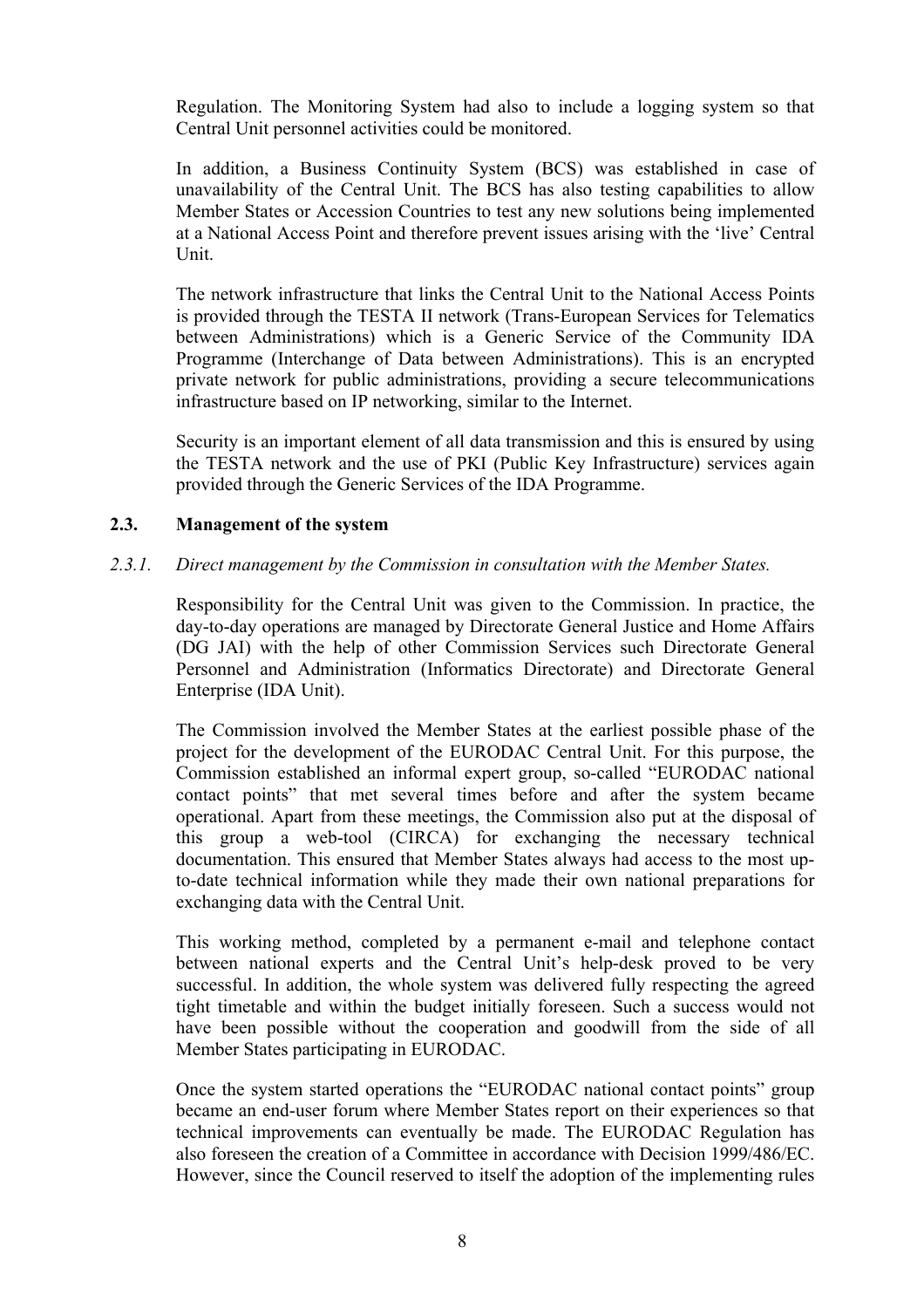and given the insignificant nature of the tasks delegated to the Commission via the "comitology" procedure, the Commission has not called for a meeting of the EURODAC Committee.

#### *2.3.2. Control by the Joint Supervisory Authority*

In accordance with Article 20 of the EURODAC Regulation, a Joint Supervisory Authority composed of representatives from the data protection authorities of the Member States was set up at the end of 2002. The secretariat of this Joint Supervisory Authority was provided by the Commission services.

This Authority was competent for monitoring the activities of the Central Unit to ensure that the rights of data subjects were not violated. In addition, this Authority was competent to monitor the legality of the transmission of personal data to the Member States by the Central Unit and responsible for the examination of implementation problems in connection with the operation of EURODAC, for the examination of possible difficulties during checks by the national supervisory authorities and for drawing up recommendations for common solutions to potential problems.

The Joint Supervisory Authority held a meeting at the end of 2002 where rules of procedure were adopted. In accordance with these rules of procedure, a chairperson and vice-chairperson of the Joint Supervisory Authority were elected. The second and last meeting took place in January 2004 and led to the dissolution of the Joint Supervisory Authority as a consequence of the establishment of the European Data Protection Supervisor.

On 17 January 2004, the Joint Supervisory Authority was indeed replaced by the independent supervisory body referred to in Article 286(2) of the EC Treaty i.e. the European Data Protection Supervisor, in accordance with Article 20 of the Regulation.

As regards issues of substance, the question of security measures applied by the Commission concerning the EURODAC Central Unit and of the logging data that must be kept by the Central Unit in accordance with Article 16 of the Regulation have been presented by the Commission services and discussed by the Joint Supervisory Authority.

### **3. FIGURES AND FINDINGS**

### **3.1. Introductory remarks**

The annex contains tables with factual data as produced by the Central Unit after one year of activity. The EURODAC statistics are based on records of fingerprints taken between 15 January 2003 and 15 January 2004 from all individuals aged 14 years or over who make applications for asylum in the Member States, who are apprehended when crossing irregularly their border or, if judged necessary, who are found illegally present.

It should be noted that currently EURODAC data on asylum applications are not comparable with those produced by Eurostat, which are based on monthly statistical data returns from the Ministries of Justice and of the Interior. There are a number of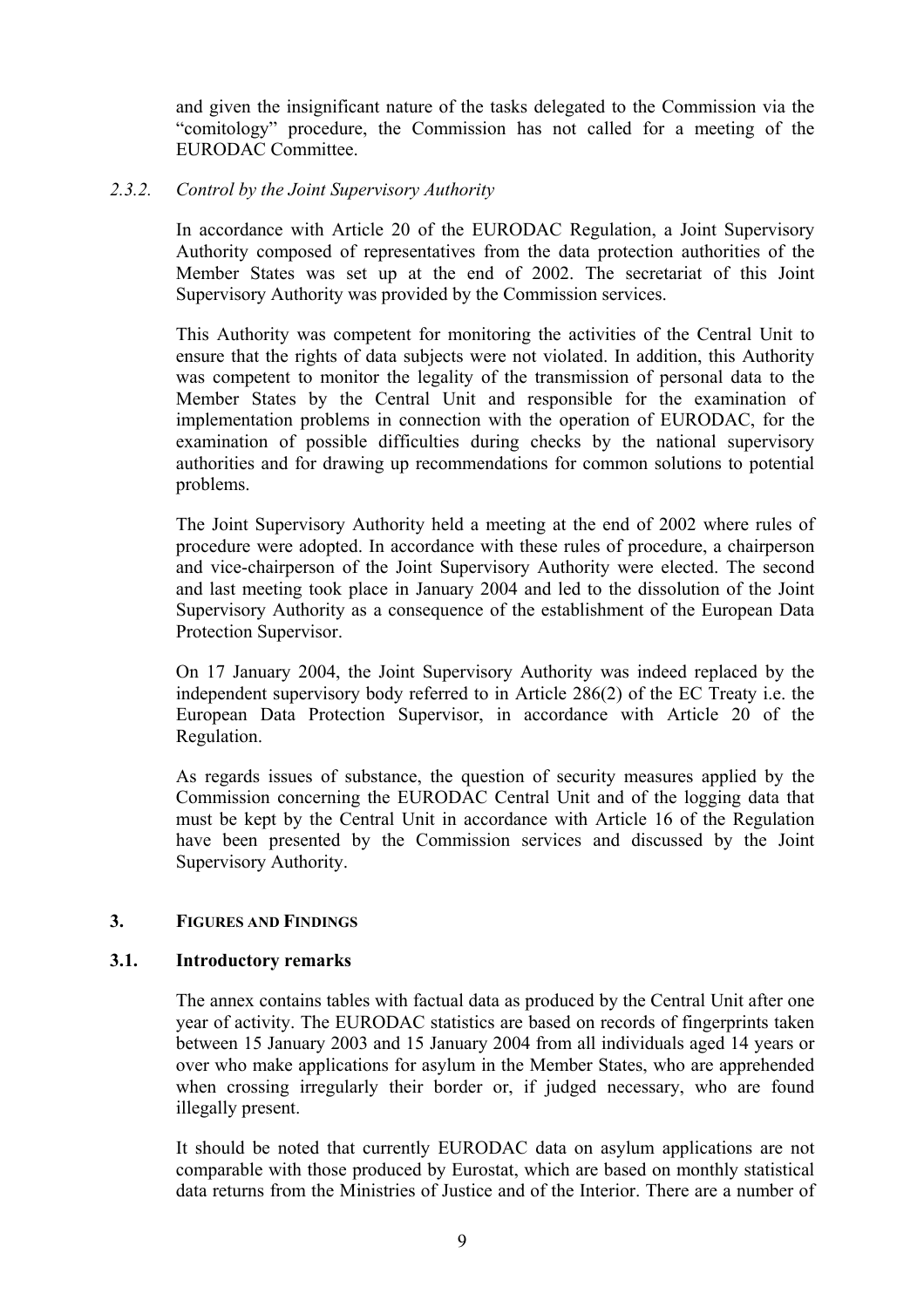methodological reasons for the differences. The Eurostat definitions include all asylum applicants (of whatever age), with a distinction between first and repeat applications. In practice, Member States differ in terms of whether the dependants of asylum applicants are included in their asylum data. There are also differences in how repeat applications are accounted for in the statistics. Commission services are working on methodological solutions to make the data more comparable, and will aim to address and solve the anomalies in the forthcoming legislative proposals on migration statistics and the subsequent implementing measures on asylum statistics.

#### **3.2. Successful transactions**

A "successful transaction" is a transaction which has been correctly processed by the Central Unit, without rejection due to a data validation issue, fingerprint errors or insufficient quality.



In one year of activities, from 15 January 2003 to 15 January 2004, the Central Unit received a total of **271.573** successful transactions: 246.902 of asylum seekers (category 1), 7.857 of illegal border-crossers (category 2) and 16.814 of illegal apprehended on the territory of a Member State (category 3).

The total annual figure of "category 2" transactions (third country nationals crossing illegally a Member State's border and who cannot be turned back) for all Member States, 7.857, seems very low bearing in mind the initial assumptions made by the Commission for sizing the system in the tendering specifications (400.000 yearly) on which Member States' experts were consulted.

The Commission services cannot make a definitive assessment given that this category of data introduced by the Regulation was completely new and there are no statistical data against which to accurately compare the figures. However, the high illegal migratory pressure, in particular at the southern European borders, and the broad interpretation of the cases covered by article 8 that the Council made in the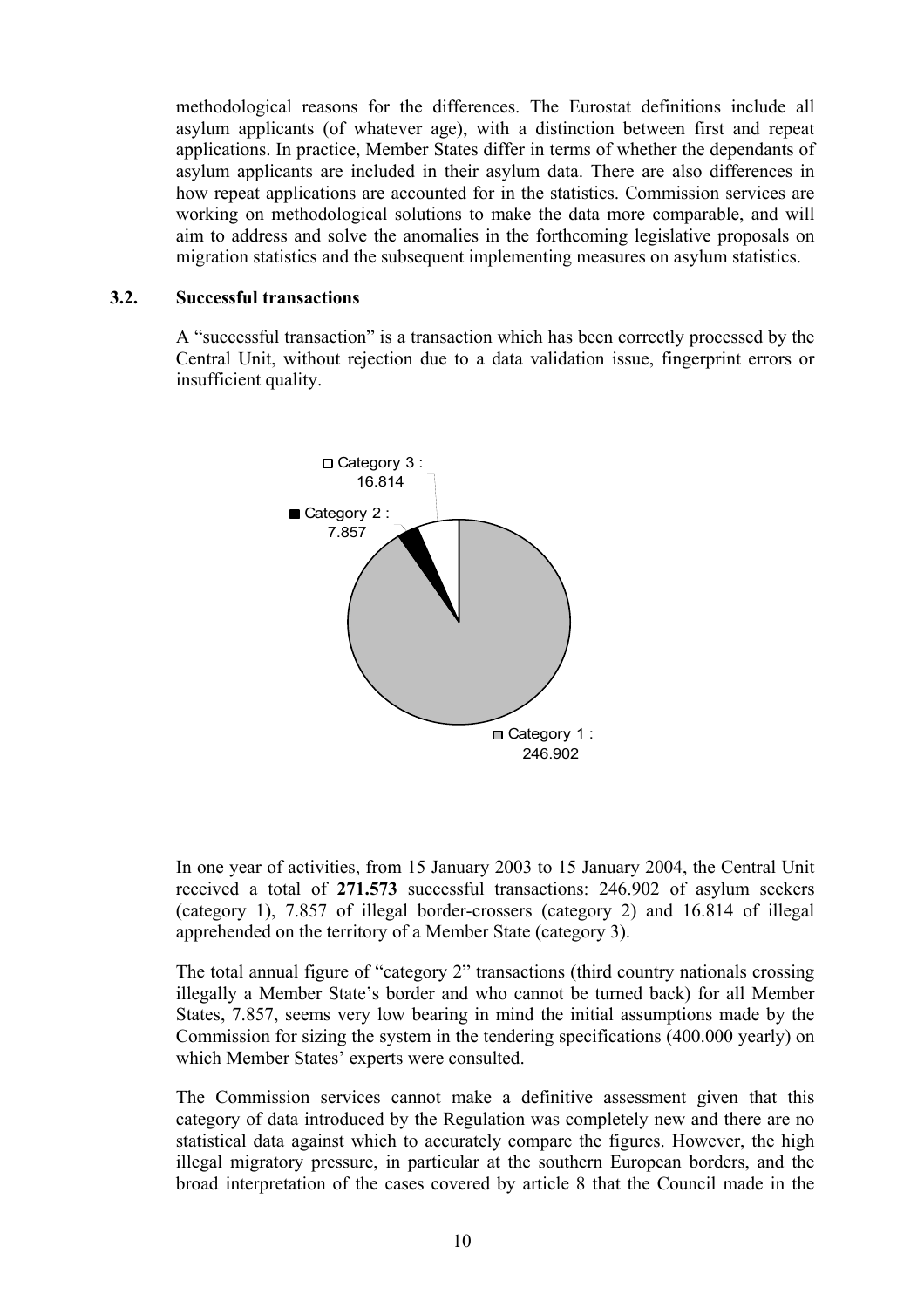form of a statement entered in its minutes $\delta$ , indicates that a large number of cases may be missing from the EURODAC Central Unit.

The annexes<sup>9</sup> detail the successful transactions per Member State, with a breakdown by category and by month, between 15 January 2003 and 15 January 2004.

## **3.3. "Hits"**



#### $\Omega$ 500 1.000 1.500 2.000 2.500 15 JAN 2005 FEB **MAR** APR<sub>R</sub> **MAY**  $z<sub>z</sub>$ **JUL** AUG SEP  $\delta^{\!\!\hat{\zeta}}$ NOV **DEC** 2004 **MONTHS** CAT1/CAT1 Local CAT1/CAT1 Foreign CAT1/CAT2 CAT3/CAT1

Since the Central Unit had to start with an empty database – the logical trend was an increasing number of hits during the year, especially of category 1 against category 1 data. Category 1 against category 1 "foreign" hits, showed a large increase in the summer months and then became stagnant after September.

## *3.3.2. "Category 1 against category 1"hits*

Introductory remarks: The statistics concerning local hits showed in the table in annex may not necessarily correspond to the hit replies transmitted by the Central Unit and recorded by the Member States. The reason for it is that MS do not always use the option, stipulated in art. 4(4), requesting the Central Unit to search against

### **HITS**

<u>.</u>

<sup>8</sup> Council document No 14497/00 "The Council declares that the obligation to take fingerprints of aliens apprehended "in connection with the irregular crossing of an external border" is not limited to the situation where an alien is apprehended at or close to the external border itself. This provision also covers cases where an alien is apprehended beyond the external border, where he/she is still en route and there is no doubt that he/she crossed the external border irregularly. This could be the case, for example, where, subsequently to the crossing of the external border, an alien on board a (high speed) train is detected during on board checks, or where an alien transported in a sealed commercial vehicle is apprehended at the moment of disembarkation from the vehicle." 9

Annex 1, p.1-16: Successful transactions by Member State, by category and by month, between 15.01.2003 and 15.1.2004.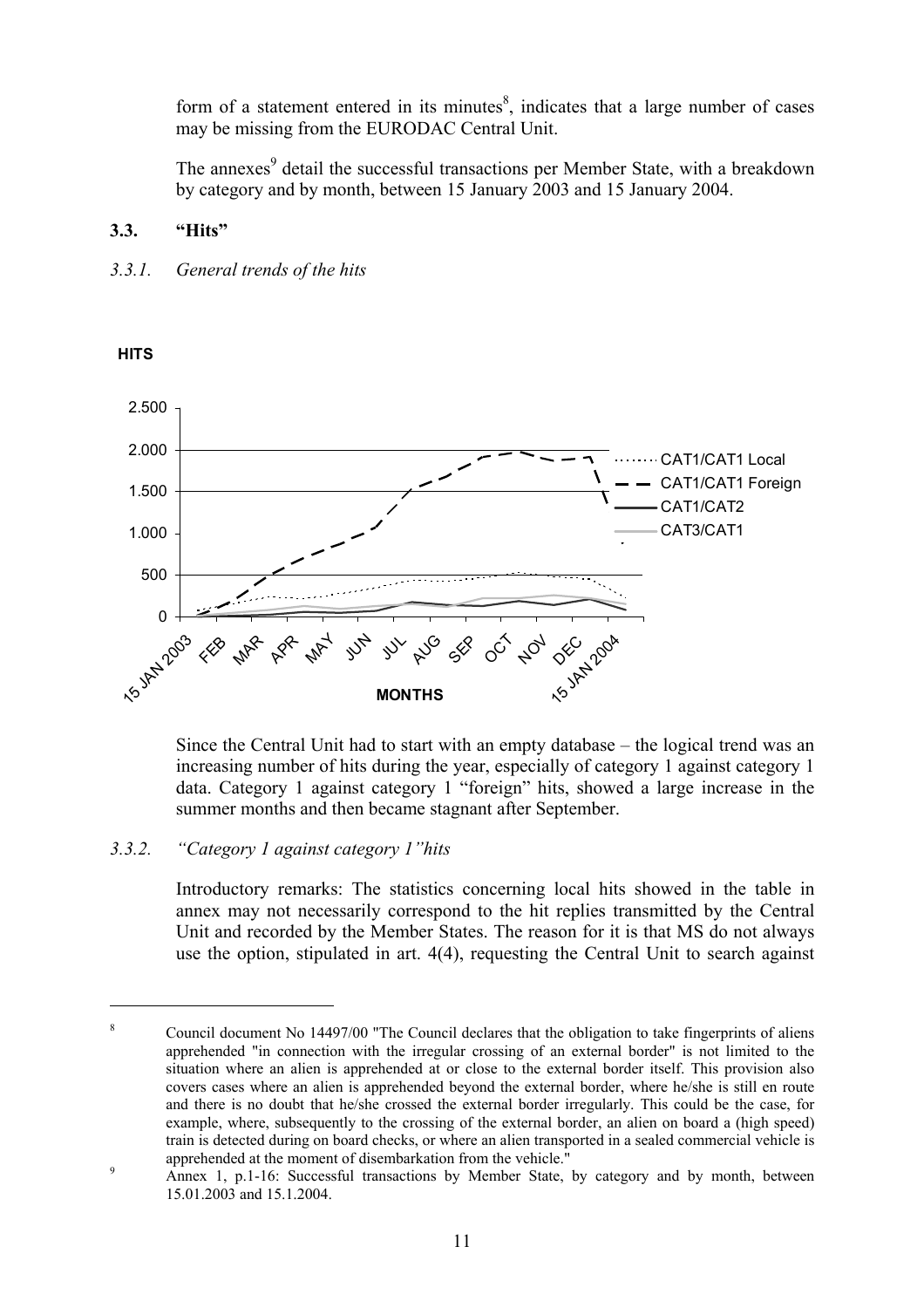their own data already stored in the Central Unit database. When Member States do not make use of this option, the Central Unit, however, must for technical reasons always perform a comparison against all data (national and foreign) stored in the Central Unit. In these concrete cases, even if there is a match against national data the CU will simply reply "no hit" because the Member State was did not ask for the comparison of the data submitted against its own data.

The table $10$  in annex shows the distribution of hits among Member States. It also gives an indication of the secondary movements of asylum seekers in the EU. Apart from the number of hits that could be expected between neighbouring countries (e.g. Austria and Germany, Belgium and Netherlands or Norway and Sweden), it is also worth noting in this first stage of application that the system identifies significant movements between States which are geographically remote, as is the case for Sweden and Italy.

## *3.3.3. "Category 1 against category 2" hits11*

Should more "category 2" transactions be registered, it would be interesting to note whether an asylum applicant applies in the same Member State which has apprehended him / her crossing the external border, or in another Member State.

### *3.3.4. "Category 3 against category 1"hits*

The table in annex<sup>12</sup> gives a first indication as to where illegal migrants first applied for asylum before travelling to another Member State. For example, a large percentage of illegal apprehended in Germany, have applied for asylum in Austria; the same applies for the UK.

### *3.3.5. Multiple asylum applications*

The table in annex<sup>13</sup> gives a first indication on the "asylum shopping" phenomenon.

From a total of 246.902 asylum applications, recorded by EURODAC in the first year of operations, 17.287 cases show that the same person has already made at least one asylum application before (in the same country or in other Member State). In other words, in 7 % of cases, national asylum authorities are confronted by a multiple application. However, it must be borne in mind that, in line with the comments under 3.3.1, this percentage is due to increase.

The EURODAC Central Unit has registered a high number of multiple hits (i.e. two or more hits). For instance, 1.632 cases of third application were registered.

<u>.</u>

<sup>10</sup> Annex 2, p.1: Category 1 against category 1 hits, from 15.01.2003 until 15.01.2004.

<sup>&</sup>lt;sup>11</sup> Annex 2, p.2: Category 1 against category 2 hits, from 15.01.2003 until 15.01.2004.

<sup>&</sup>lt;sup>12</sup> Annex 2, p.3: Category 3 against category 1 hits, from 15.01.2003 until 15.01.2004.

Annex 3: Multiple asylum applications.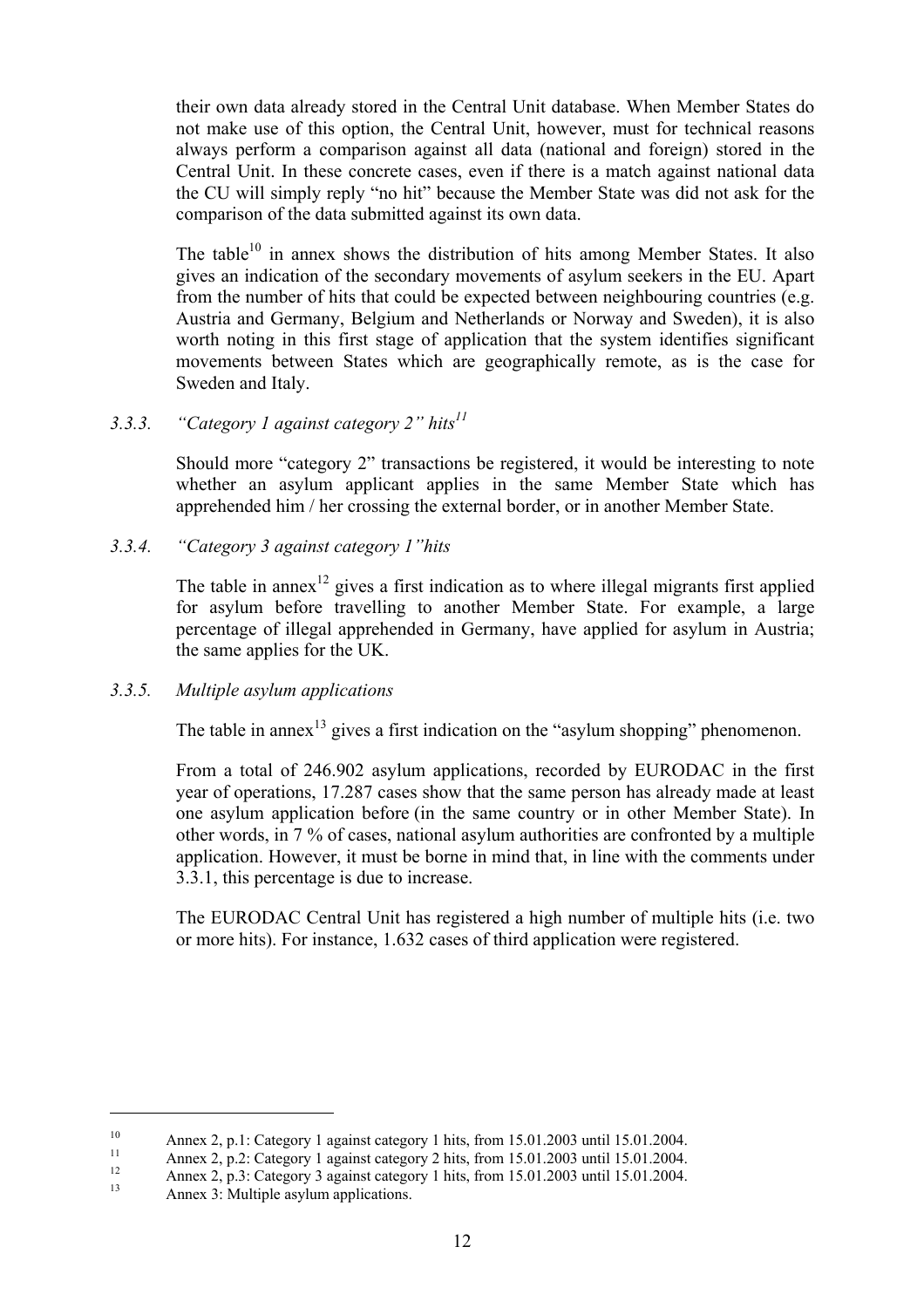#### **3.4. Average time in days between the date of the prints and the date of sending**



 $\blacksquare$  category 1  $\blacksquare$  category 2

Some Member States are much faster (less than 1 day) than others (over 25 days) in sending their fingerprints to the Central Unit. A delay in the transmission of fingerprints may indeed have legal consequences for the proper application of EURODAC and the Dublin II Regulation. For example: while the fingerprints of an alien who illegally crossed a border (category 2) are still on their way to the central Unit, the same person could already present himself in another Member State and ask for asylum (category 1). If this second Member State sends the fingerprints faster than the first Member State, the Central Unit would register a category 1, and the second Member State would handle the application instead of the first one. Indeed, when category 2 arrives later on, a hit will be missed because category 2 is not searchable.

#### **3.5. Rejected transactions**



<sup>■ %</sup> of rejected transactions

The average rate of rejected transactions for all Member States is 7, 06%. Some experience a much higher (over 13%) rejection rate than others (less than 3%).This rejection rate is directly linked to the quality of fingerprints which is sufficient to pass the verification process carried out by the EURODAC Central Unit. Member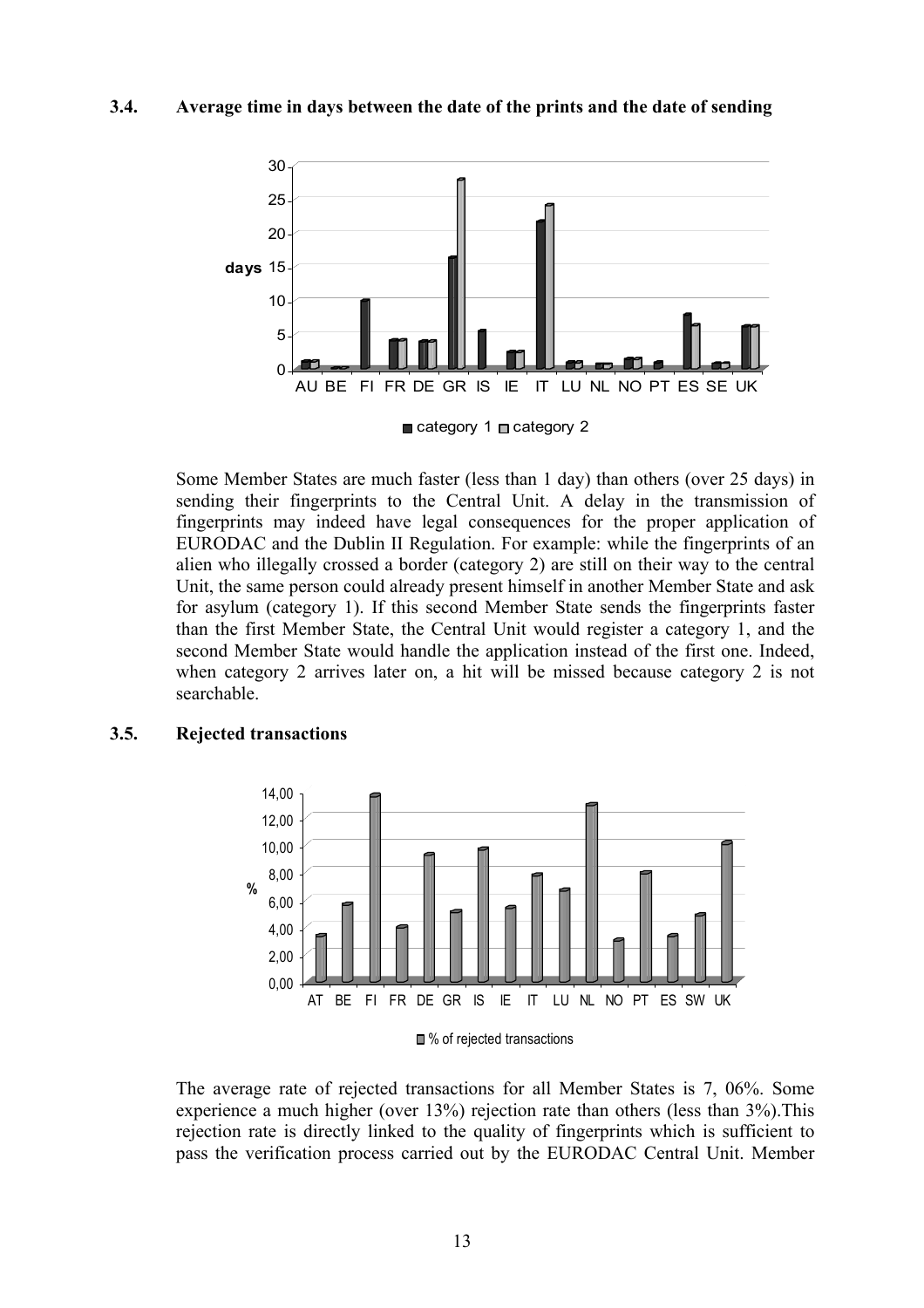States have been working hard at reducing this rejection rate and are currently implementing more efficient ways of gathering the data.

### **4. EVALUATION OF THE CENTRAL UNIT**

#### **4.1. Cost-effectiveness**

The Community budget allocated for EURODAC was 8.5 million  $\epsilon$  in 2000, 1,075 million in 2001, 1,1 million in 2002 and 1 million in 2003, a total of 11,67 million  $\epsilon$ . After one year of operations, Community expenditure on all externalised activities specific to EURODAC totals 7.5 millions  $\epsilon$ .

The savings have largely been made by the efficient use of existing resources and infrastructures managed by the Commission such as the use of the TESTA network and the hosting of the Central Unit within the Commission.

With regard to the national budgets, the EURODAC Central Unit enables the Member States to use the Central Unit for comparing the data submitted with their own data already stored in EURODAC in order to find out whether the applicant has already applied before for asylum in their own country. This represents important savings for the national budgets as Member States do not have to procure a national system (AFIS) for that purpose. The Community also provided via the IDA Programme the communication and security services for exchange of data between the Central and National Units. These costs initially to be borne by each Member State, in accordance with Article 21 (2) and (3) of the Regulation, were finally covered by the Community making use of common available infrastructures and generating savings for national budgets.

### **4.2. Quality of service**

The Commission services have taken the utmost care to deliver a high quality service to the Member States which are the final end-users of the EURODAC Central Unit. These services do not only include those provided directly by the Central Unit (e.g. matching capacity, storage of data, etc), but cover also communication and security services for the transmission of data between the Central Unit and the national access point.

Regarding the Central Unit the Commission has set out very stringent availability requirements in the public procurement of the system (cf. point 2.1) and very short deadlines (maximum of 2 to 4 hours) have been foreseen for intervention of the contractor in case of an incident. Since the development and running of the system is also the result of the combined efforts of several services in the Commission, the appropriate services level agreements were signed between these services ensuring the availability of EURODAC. The actual unscheduled down-time after a year of operations hardly reached 5 hours, which meant there was 99,97 % availability of the system.

Regarding the communication and security services for the transmission of data between the Member States and the Central Unit, the EURODAC implementing rules have foreseen the use of the IDA generic services (as has been stated in point 2.1). TESTA provides networking and cryptographic services for EURODAC with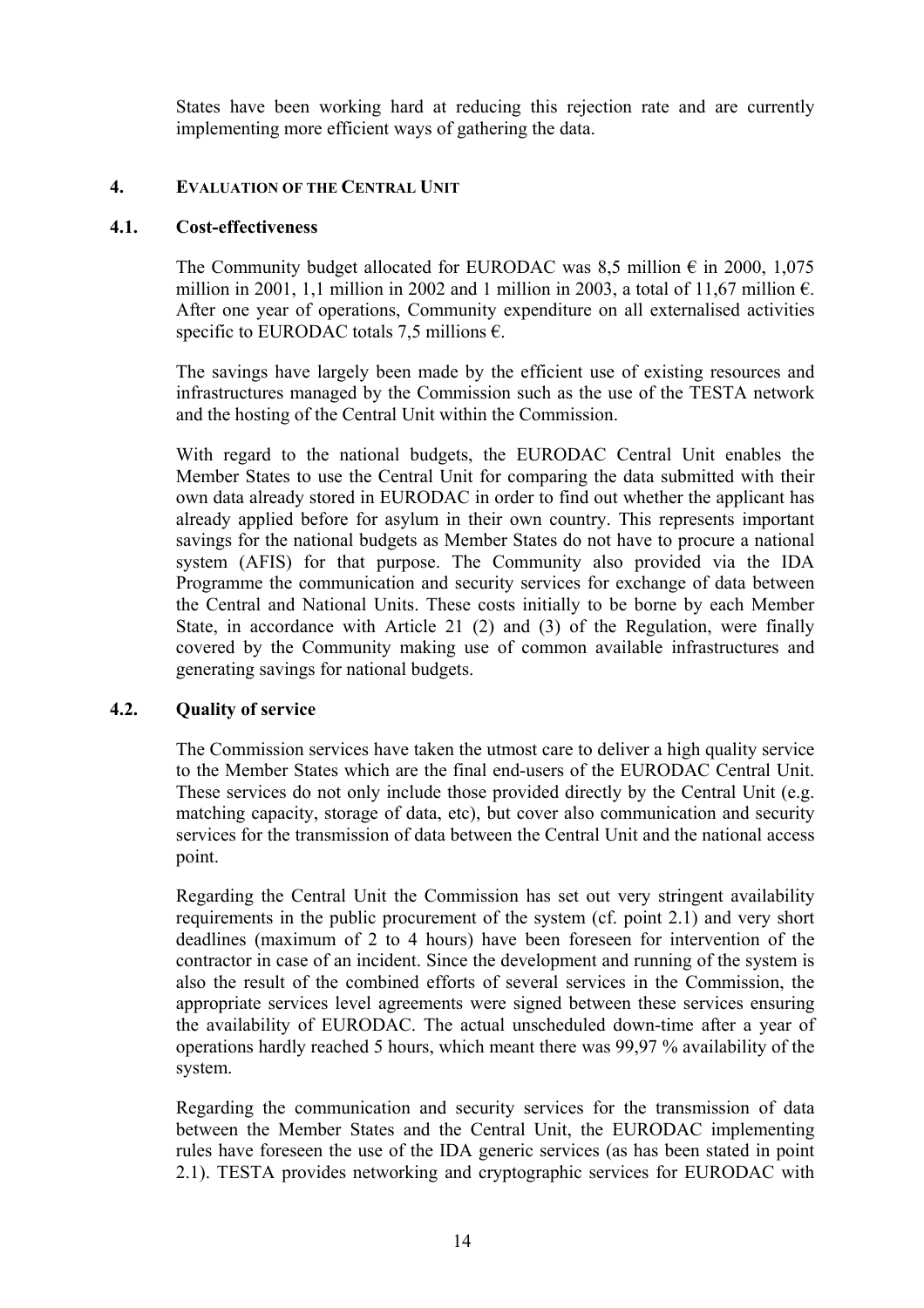very high service level agreements that guarantee a minimum availability of 99.7% monthly and 99.9% yearly and with maximum delays for service restoration from 2 to 6 hours depending on the situation. The support covers 24 hours for 7 days a week. No Member State has notified to the Commission the existence of a false hit, i.e. a wrong identification performed by the AFIS, in accordance with Article 4 (6) of the Regulation.

### **4.3. Data Protection issues**

During the last year the Central Unit has registered a significant number of "special searches" defined in the technical documentation provided by the Commission to the Member States for the setting-up of their NAPs. This category of special transactions is intended for the implementation of Article 18 (2 and ff) of the Regulation, i.e. for data protection purposes in order to safeguard the rights of the data subject to access his/her own data. It should be remembered that the national data protection authorities are responsible for monitoring the lawfulness of the processing of personal data by the Member States. However, representatives of these authorities gathering at their meeting in January 2004 could not corroborate this information regarding the "special searches" launched in their own countries.

It also appears that some Member States use almost always the same or a very short range of user identifiers for performing the electronic transactions with the Central Unit. Existing data protection rules require that each Member State can identify the persons or bodies responsible for the processing (controllers) of the personal data exchanged within EURODAC. In the same context, Member States must keep an upto-date list with the designated authorities that have access to data from EURODAC and communicate it to the Commission in accordance with Article 15(2) of the Regulation.

The Commission services note that Member States never notified the penalties which would be applicable in case of a misuse of the data recorded in the Central Unit database, as stated in Article 25 of the Regulation and as reminded by the Commission when adopting the Regulation (cf Council doc. n° 14497/00).

#### **5. CONCLUSIONS**

An equitable and efficient Asylum Procedure in Europe starts undoubtly with both a quick and correct identification of the persons requesting international protection and a clear definition of Member States' responsibilities. Directly in line with its 'frontloading' objective, the EU is aiming to improve the quality of the Common European Asylum System from the outset of the procedure, in the best interest of both asylum seekers and national authorities.

The Dublin Regulation and the application of the EURODAC system constitute an important building block in the construction of a Common European Asylum system. The EURODAC Central Unit is not only an essential tool for a faster and more efficient application of the Dublin II Regulation, but also a good indicator of the phenomenon of multiple asylum applications. Its impact should gradually be to discourage those who are tempted by "asylum shopping" in the EU. This should lead to a more orderly and cost-effective management of asylum flows in Member States.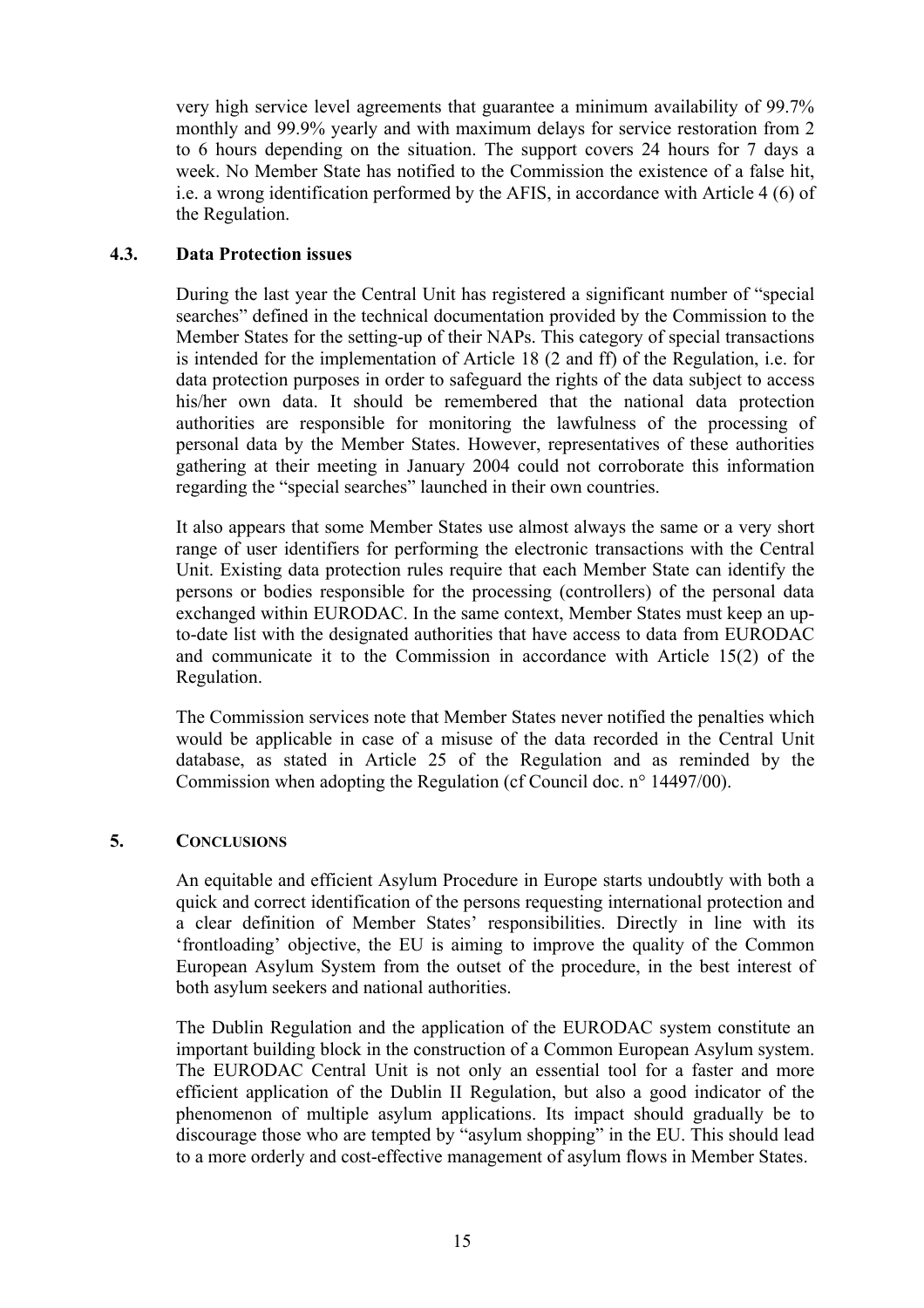The produced statistics are proof enough to show the efficiency of the EURODAC Central Unit. However, one of the most important criteria for the evaluation of the EURODAC system is its application within the frame of the Dublin Convention and the Dublin II Regulation. In a second stage, the Commission services will therefore analyse statistics gathered by Member States in the application of the Dublin Regulation, in order to draw conclusions concerning the added value of EURODAC.

Some issues, such as the excessive delay in transmission of fingerprints to the Central Unit and the too high of rejection of transactions rate due to insufficient quality need to be addressed in certain Member States. The Commission services are aware that the Member States concerned are working on finding satisfactory solutions.

Also the amount of "category 2" transactions – fingerprints of illegal border-crossers – will hopefully become more realistic once all Member States have equipped themselves with the necessary resources for carrying out their legal obligations.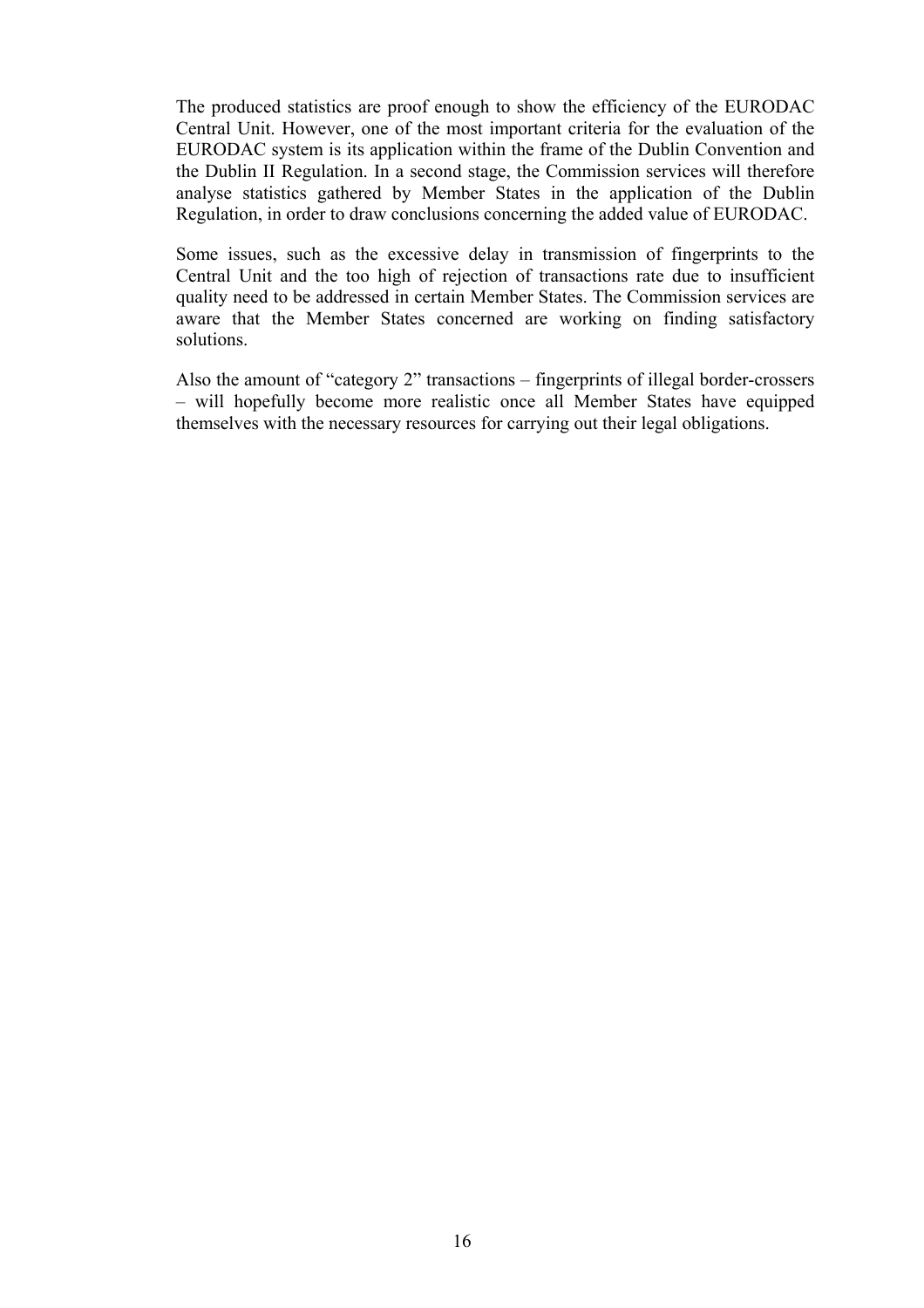### **Successful transactions per Member State**

### **Introduction: Definitions**

Following tables show the number of transactions which have been sent by each Member State to the EURODAC Central Unit and successfully processed by the Central Unit.

### Successful transaction

A "successful transaction" is a transaction which has been correctly processed by the Central Unit, without rejection due to a data validation issue, fingerprint errors or insufficient quality.

Types of categories

- Category 1: data of **asylum applications**. Fingerprints (full 10 print images) of asylum applicants sent for comparison against fingerprints of other asylum applicants who have previously lodged their application in another Member State. The same data will also be compared against the "category 2" data (see below). This data will be kept for 10 years with the exception of some specific cases foreseen in the Regulation (for instance an individual who obtains the nationality of one of the Member States) in which cases the data of the person concerned will be erased;
- Category 2: data of **aliens apprehended in connection with the irregular crossing of an external border and who were not turned back**. This data (full 10 print images) are sent for storage only, in order to be compared against data of asylum applicants submitted subsequently to the Central Unit. This data will be kept for two years with the exception that cases are deleted promptly when the individual receives a residence permit, leaves the territory of the Member State or obtains the nationality of one of them;
- Category 3: data relating to **aliens found illegally present in a Member State**. These data, which are not stored, are searched against the data of asylum applicants stored in the central database. The transmission of this category of data is optional for the Member States.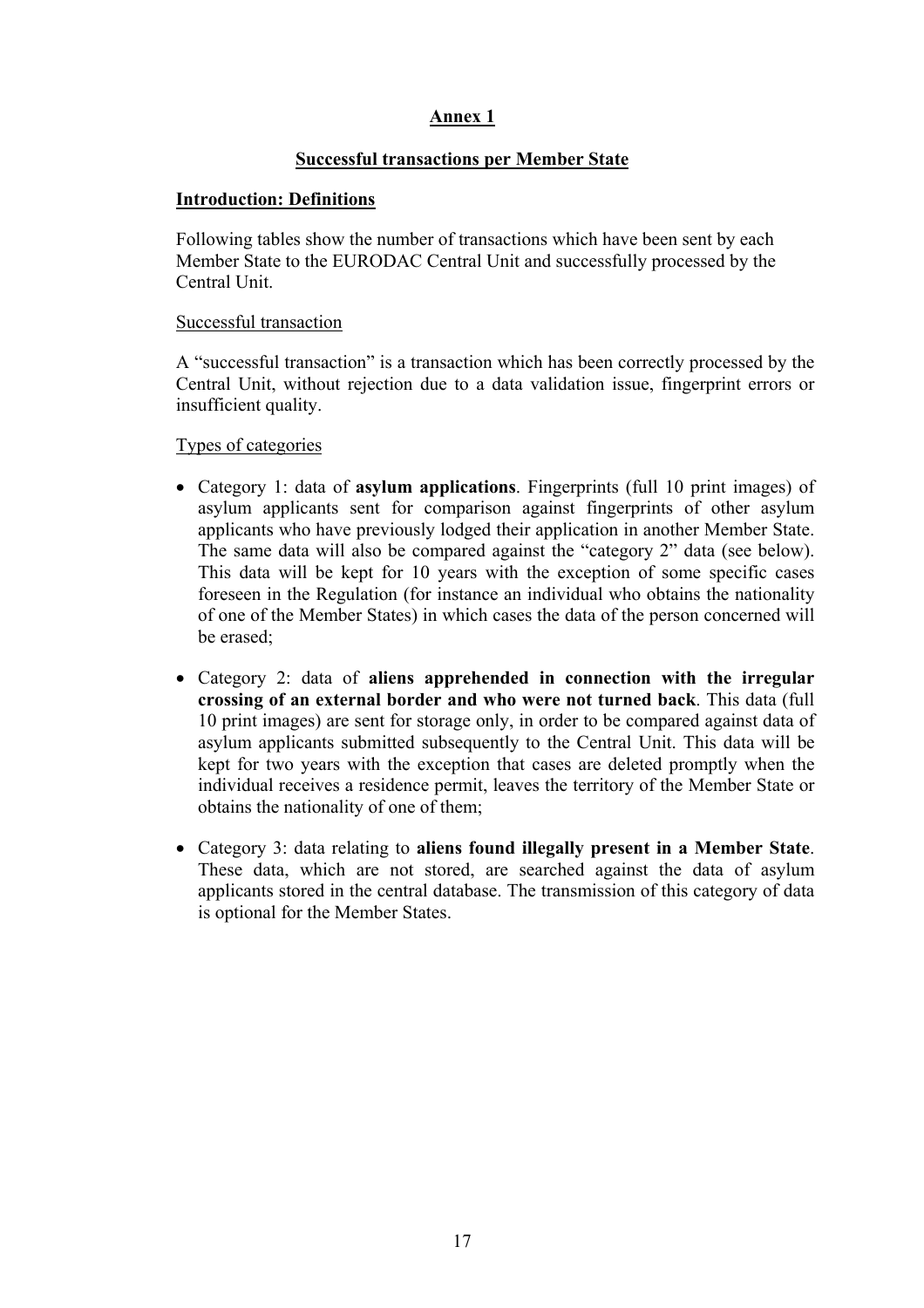# **Number of Successful Transactions per Member State - 2003**

See separate document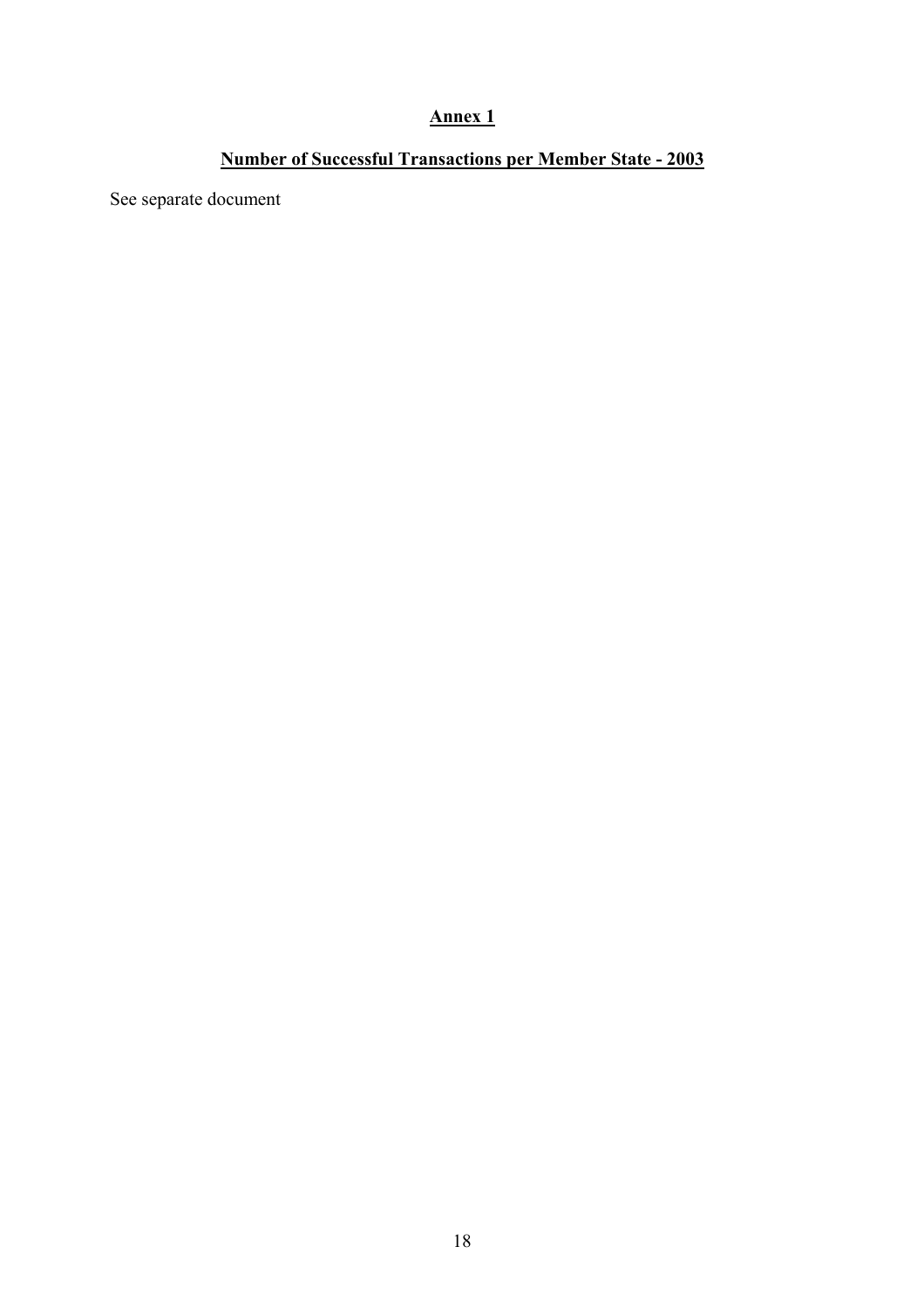#### **"Category 1 against Category 1" – Hits from 15/01/2003 – 15/01/2004**

| HIT<br>countries                    | <b>AT</b>      | <b>BE</b> | F1             | <b>FR</b>      | DE             | <b>GR</b>      | IS.            | $\mathbf{I}$   | IT.            | LU             | NL             | N <sub>O</sub> | <b>PT</b>      | ES             | <b>SE</b>      | UK             | <b>Total</b>   | <b>Total</b>    |
|-------------------------------------|----------------|-----------|----------------|----------------|----------------|----------------|----------------|----------------|----------------|----------------|----------------|----------------|----------------|----------------|----------------|----------------|----------------|-----------------|
| Sender                              |                |           |                |                |                |                |                |                |                |                |                |                |                |                |                |                | Local          | Foreign (2)     |
| AT                                  | 775            | 30        | $\overline{4}$ | 25             | 182            | 9              |                | $\theta$       | 15             | 3              | 18             | 22             |                | 10             | 34             | 15             | 775            | 369             |
| BE                                  | 371            | 289       | $\overline{4}$ | 81             | 248            | 13             | $\theta$       |                | 39             | 23             | 230            | 28             |                | 17             | 56             | 43             | 289            | 1.155           |
| $\mathbf{FI}$                       | 19             | 25        | 23             |                | 48             | $\tau$         | $\theta$       | $\theta$       | 8              | $\overline{0}$ | 6              | 215            | $\overline{2}$ |                | 272            | $\overline{4}$ | 23             | 608             |
| <b>FR</b>                           | 519            | 209       | 5              | 166            | 281            | 35             | $\overline{0}$ |                | 134            | 12             | 84             | 20             | $\overline{2}$ | 40             | 63             | 38             | 166            | 1.443           |
| DE                                  | 1.338          | 297       | 20             | 124            | 730            | 84             | $\theta$       | $\Omega$       | 199            | 29             | 231            | 138            | $\overline{4}$ | 31             | 286            | 39             | 730            | 2.820           |
| GR                                  | $\overline{0}$ | 3         | 2              | $\overline{4}$ | 22             | 22             | $\overline{0}$ | $\overline{0}$ | 8              | $\overline{0}$ | 3              | 13             | $\overline{0}$ | $\overline{0}$ | 8              | 11             | 22             | 74              |
| IS.                                 | $\overline{0}$ |           |                | $\overline{0}$ | $\overline{0}$ | $\Omega$       | $\Omega$       | $\theta$       | $\Omega$       | $\Omega$       | 2              | $\overline{2}$ | $\theta$       | $\theta$       |                | $\overline{0}$ | $\overline{0}$ | $7\overline{ }$ |
| $\ensuremath{\mathsf{I}\mathsf{E}}$ | $\overline{4}$ | $\tau$    |                | 18             | 10             | $\theta$       | $\theta$       | 87             | 3              |                | 10             | 5              | $\theta$       | 2              | $\overline{4}$ | 99             | 87             | 164             |
| IT                                  | 33             | 13        | $\overline{0}$ | 22             | 40             | 20             | $\Omega$       | 2              | 321            |                | 13             | 37             | $\theta$       | 6              | 66             | 40             | 321            | 293             |
| LU                                  | 18             | 64        | 2              | 12             | 35             | $\mathbf{3}$   | $\overline{0}$ | $\Omega$       | 2              | 14             | 41             | $\mathbf{3}$   | $\theta$       |                | 10             |                | 14             | 192             |
| $\mathbf{NL}$                       | 85             | 117       | $\mathbf{3}$   | 26             | 159            | 32             | $\theta$       | $\Omega$       | 90             | 6              | 131            | 31             | $\overline{2}$ | $\overline{4}$ | 55             | 29             | 131            | 639             |
| NO                                  | 240            | 106       | 59             | 23             | 264            | 45             | $\Omega$       |                | 308            | 8              | 116            | 72             | $\theta$       | 10             | 533            | 9              | 72             | 1.722           |
| <b>PT</b>                           | $\overline{0}$ |           | $\mathbf{0}$   | $\mathbf{0}$   | $\overline{2}$ | $\overline{0}$ | $\theta$       | $\theta$       | $\overline{0}$ | $\overline{0}$ | $\mathbf{1}$   | $\theta$       |                |                | $\theta$       | $\overline{0}$ | 1              | 5 <sup>5</sup>  |
| ES.                                 | 6              | 5         | 3              | 19             | 15             | 5              | $\overline{0}$ | $\theta$       |                | $\theta$       | $\overline{4}$ | 12             |                | 32             | 12             | 19             | 32             | 102             |
| <b>SE</b>                           | 276            | 96        | 122            | 26             | 403            | 58             | 2              | 2              | 567            | 20             | 142            | 866            | $\theta$       | 37             | 104            | 16             | 104            | 2.633           |
| <b>UK</b>                           | 624            | 281       | 13             | 280            | 438            | 124            | $\overline{0}$ | 52             | 537            | 7 <sup>7</sup> | 212            | 39             | $\overline{0}$ | 22             | 105            | 1.520          | 1.520          | 2.734           |
| <b>Total</b><br>Foreign (1)         | 3.533          | 1.255     | 239            | 661            | 2.147          | 435            | 3              | 59             | 1.911          | 110            | 1.113          | 1.431          | 13             | 182            | 1.505          | 363            | 4.287          | 14.960          |

A "category 1 against category 1" hit means that the fingerprints of an asylum seeker which have been sent have been recognised by the Central Unit as a match against the stored fingerprints of an existing asylum applicant 'local' when the asylum seeker has already applied for asylum in the same Member State and 'foreign' when he/she has already applied for asylum in another Member State.

**:** 0 hit

**:** number of fingerprints sent by Member State X matching with stored fingerprints from Member State Y - "foreign" hit

**:** number of fingerprints sent by Member State X matching with stored fingerprints from Member State X - "local" hit

total number of "category 1" transactions sent by all Member States (but Member State X) matching with "category 1" transactions previously sent by Member State X

total number of "category 1" transactions sent by Member State X matching with "category 1" transactions previously sent by all Member States (but Member State X)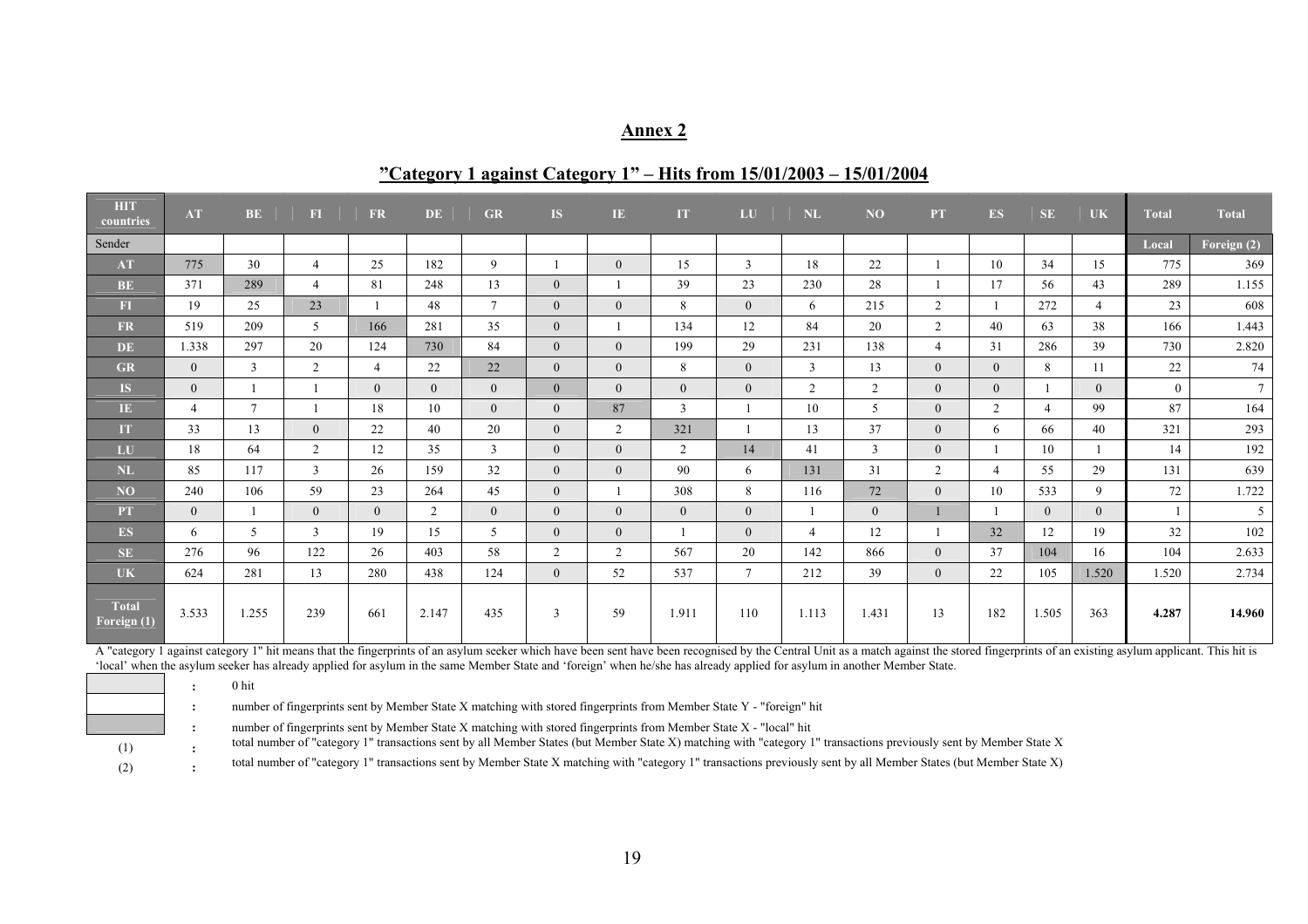### **"Category 1 against Category 2" – Hits from 15/01/2003 – 15/01/2004**

| <b>HIT</b><br>countries     | AT             | <b>BE</b>      | $\overline{\textbf{F}}$ | FR             | <b>DE</b>      | <b>GR</b>      | <b>IS</b>      | IE.            | <b>IT</b>      | LU             | NL             | N <sub>O</sub> | <b>PT</b>      | <b>ES</b>      | SE.            | <b>UK</b>      | <b>Total</b>   |
|-----------------------------|----------------|----------------|-------------------------|----------------|----------------|----------------|----------------|----------------|----------------|----------------|----------------|----------------|----------------|----------------|----------------|----------------|----------------|
| Sender                      |                |                |                         |                |                |                |                |                |                |                |                |                |                |                |                |                | Foreign $(2)$  |
| AT                          |                | $\overline{0}$ | $\mathbf{0}$            | $\overline{0}$ | 6              | 8              | $\theta$       | $\overline{0}$ | $\overline{3}$ | $\overline{0}$ | $\Omega$       | $\overline{0}$ | $\overline{0}$ | $\overline{2}$ | $\theta$       | $\theta$       | 19             |
| BE                          | $\overline{3}$ |                | $\overline{0}$          | $\overline{0}$ | $\overline{2}$ | 14             | $\theta$       | $\overline{0}$ | 5              | $\overline{0}$ | $\theta$       | $\overline{0}$ | $\overline{0}$ | $\overline{4}$ | $\overline{0}$ | $\overline{0}$ | 28             |
| FI                          | $\overline{0}$ | $\overline{0}$ |                         | $\theta$       | $\theta$       | $\overline{2}$ | $\theta$       | $\Omega$       | $\theta$       | $\overline{0}$ | $\theta$       | $\theta$       | $\overline{0}$ | $\Omega$       | $\theta$       | $\theta$       | $\overline{c}$ |
| <b>FR</b>                   | $\overline{4}$ | $\mathbf{0}$   | $\mathbf{0}$            |                | $\mathbf{1}$   | 27             | $\theta$       | $\Omega$       | 5              | $\mathbf{0}$   | $\overline{0}$ | $\theta$       | $\theta$       | 14             | $\theta$       |                | 52             |
| <b>DE</b>                   | 17             | $\overline{0}$ | $\overline{0}$          | $\overline{0}$ |                | 78             | $\theta$       | $\Omega$       | 15             | $\overline{0}$ | $\theta$       | $\theta$       | $\Omega$       | $\overline{2}$ | $\overline{0}$ | $\overline{2}$ | 114            |
| <b>GR</b>                   | $\overline{0}$ | $\theta$       | $\Omega$                | $\theta$       | $\theta$       |                | $\theta$       | $\theta$       | $\theta$       | $\theta$       | $\theta$       | $\theta$       | $\Omega$       | $\Omega$       | $\theta$       | $\theta$       | $\overline{0}$ |
| <b>IS</b>                   | $\overline{0}$ | $\overline{0}$ | $\overline{0}$          | $\overline{0}$ | $\overline{0}$ | $\overline{0}$ |                | $\mathbf{0}$   | $\overline{0}$ | $\overline{0}$ | $\overline{0}$ | $\overline{0}$ | $\overline{0}$ | $\Omega$       | $\theta$       | $\theta$       | $\mathbf{0}$   |
| $\overline{1E}$             | $\overline{0}$ | $\mathbf{0}$   | $\overline{0}$          | $\overline{0}$ | $\mathbf{1}$   |                | $\theta$       |                | 3              | $\theta$       | $\theta$       | $\theta$       | $\Omega$       | $\Omega$       | $\theta$       | 3              | 8              |
| <b>IT</b>                   | $\mathbf{1}$   | $\mathbf{0}$   | $\overline{0}$          | $\overline{0}$ | $\mathbf{0}$   | 13             | $\theta$       | $\mathbf{0}$   |                | $\mathbf{0}$   | $\overline{0}$ | $\overline{0}$ | $\overline{0}$ |                | $\overline{0}$ | $\mathbf{0}$   | 15             |
| LU                          | $\overline{0}$ | $\overline{0}$ | $\mathbf{0}$            | $\mathbf{0}$   |                | $\overline{0}$ | $\theta$       | $\overline{0}$ |                |                | $\Omega$       | $\theta$       | $\overline{0}$ | 2              | $\Omega$       | $\overline{0}$ | $\overline{4}$ |
| NL                          | $\overline{0}$ | $\overline{0}$ | $\overline{0}$          | $\overline{0}$ | $\overline{3}$ | 17             | $\overline{0}$ | $\mathbf{0}$   | $\overline{4}$ | $\overline{0}$ |                | $\theta$       | $\overline{0}$ | $\Omega$       | $\theta$       |                | 25             |
| NO                          | 1              | $\mathbf{0}$   | $\overline{0}$          | $\overline{0}$ | $\tau$         | 60             | $\theta$       | $\Omega$       | 36             | $\theta$       | $\overline{0}$ |                | $\Omega$       |                | $\theta$       |                | 106            |
| <b>PT</b>                   | $\overline{0}$ | $\mathbf{0}$   | $\overline{0}$          | $\overline{0}$ | $\overline{0}$ | $\Omega$       | $\theta$       | $\theta$       | $\theta$       | $\theta$       | $\overline{0}$ | $\overline{0}$ |                | $\Omega$       | $\theta$       | $\theta$       | $\mathbf{0}$   |
| <b>ES</b>                   | $\overline{0}$ | $\mathbf{0}$   | $\overline{0}$          | $\overline{0}$ | $\overline{0}$ | 3              | $\theta$       | $\mathbf{0}$   | $\theta$       | $\overline{0}$ | $\overline{0}$ | $\overline{0}$ | $\overline{0}$ |                | $\theta$       | $\theta$       | $\overline{3}$ |
| <b>SE</b>                   | $\theta$       | $\overline{0}$ | $\overline{0}$          | $\overline{0}$ | 6              | 96             | $\theta$       | $\Omega$       | 63             | $\theta$       | $\Omega$       | $\theta$       | $\overline{0}$ |                |                | $\overline{2}$ | 168            |
| <b>UK</b>                   | $\tau$         | $\overline{0}$ | $\overline{0}$          | $\overline{0}$ | 11             | 84             | $\theta$       | $\Omega$       | 23             | $\theta$       | $\Omega$       | $\theta$       | $\Omega$       | $\overline{4}$ | $\overline{0}$ |                | 129            |
| <b>Total</b><br>Foreign (1) | 33             | $\mathbf{0}$   | $\overline{0}$          | $\overline{0}$ | 38             | 403            | $\theta$       | $\overline{0}$ | 158            | $\overline{0}$ | $\overline{0}$ | $\overline{0}$ | $\overline{0}$ | 31             | $\theta$       | 10             | 673            |

A "category 1 against category 2" hit means that the fingerprints of an asylum seeker which have been sent match the stored fingerprints of an alien who has illegally crossed the border and who could not be turned back.

**:** 0 hit

**:** number of fingerprints of an asylum seeker by Member State X matching with stored fingerprints of an illegal border-crosser in Member State Y

(1) : total number of "category 1" transactions sent by all Member States (but Member State X) matching with "category 2" transactions previously sent by Member State X total number of "category 1" transactions sent by Member State X matching with "category 2" transactions previously sent by other Member States (but Member State X)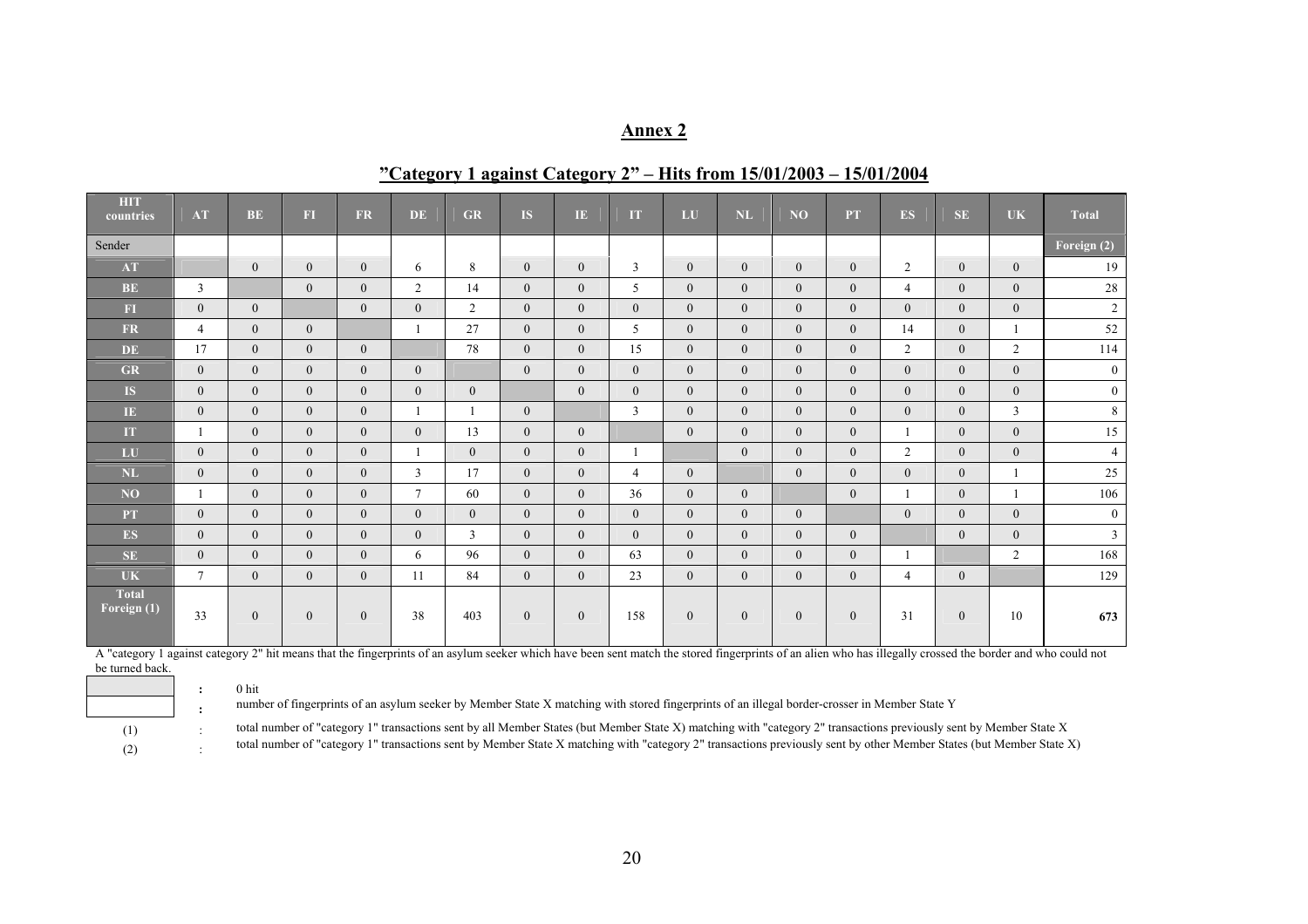| <b>HIT</b><br>countries       | <b>AT</b>      | <b>BE</b>      | <b>FI</b>      | <b>FR</b>        | DE.              | <b>GR</b>        | <b>IS</b>        | TE.              | <b>IT</b>      | LU             | <b>NL</b>      | NO             | <b>PT</b>      | <b>ES</b>      | <b>SE</b>      | <b>UK</b>      | <b>Total</b>   |
|-------------------------------|----------------|----------------|----------------|------------------|------------------|------------------|------------------|------------------|----------------|----------------|----------------|----------------|----------------|----------------|----------------|----------------|----------------|
| Sender                        |                |                |                |                  |                  |                  |                  |                  |                |                |                |                |                |                |                |                | Foreign<br>(2) |
| AT                            |                |                | $\theta$       | $\overline{0}$   |                  | $\overline{0}$   | $\overline{0}$   | $\overline{0}$   | $\overline{0}$ | $\overline{0}$ | $\theta$       | $\theta$       | $\Omega$       | $\theta$       |                | $\overline{0}$ | 3              |
| BE                            | $\overline{3}$ |                | $\overline{0}$ | $\overline{2}$   | $\mathfrak{Z}$   | $\boldsymbol{0}$ | $\mathbf{0}$     | $\overline{0}$   | $\overline{0}$ |                | 8              |                | $\theta$       | $\theta$       | 3              | 5              | 26             |
| F1                            | $\overline{0}$ | $\overline{0}$ |                | $\mathbf{0}$     | $\mathbf{0}$     | $\overline{0}$   | $\overline{0}$   | $\overline{0}$   | $\overline{0}$ | $\overline{0}$ | $\theta$       | $\theta$       | $\theta$       | $\theta$       | $\overline{2}$ | $\overline{0}$ | $\overline{c}$ |
| <b>FR</b>                     | $\overline{0}$ | $\theta$       | $\overline{0}$ |                  | $\mathbf{0}$     | $\overline{0}$   | $\overline{0}$   | $\overline{0}$   | $\overline{0}$ | $\overline{0}$ | $\theta$       | $\Omega$       | $\theta$       | $\theta$       | $\Omega$       | $\overline{0}$ | $\overline{0}$ |
| <b>DE</b>                     | 574            | 55             | $\tau$         | 56               |                  | 16               |                  | $\mathbf{0}$     | 47             | 8              | 56             | 40             | $\theta$       | $\overline{7}$ | 114            | $\overline{4}$ | 985            |
| GR                            | $\theta$       | $\theta$       | $\theta$       | $\overline{0}$   | $\mathbf{0}$     |                  | $\mathbf{0}$     | $\overline{0}$   | $\overline{0}$ | $\theta$       | $\theta$       | $\theta$       | $\theta$       | $\theta$       |                | $\theta$       |                |
| <b>IS</b>                     | $\overline{0}$ | $\overline{0}$ | $\overline{0}$ | $\overline{0}$   | $\mathbf{0}$     | $\overline{0}$   |                  | $\overline{0}$   | $\overline{0}$ | $\overline{0}$ | $\overline{0}$ | $\overline{0}$ | $\overline{0}$ | $\overline{0}$ | $\overline{0}$ | $\overline{0}$ | $\mathbf{0}$   |
| $\mathbf{I}\mathbf{E}$        | $\theta$       | $\theta$       | $\overline{0}$ | $\overline{0}$   | $\mathbf{0}$     | $\overline{0}$   | $\overline{0}$   |                  | $\overline{0}$ | $\Omega$       | $\theta$       | $\theta$       | $\theta$       | $\theta$       | $\Omega$       | $\Omega$       | $\overline{0}$ |
| IT                            | $\theta$       |                | $\overline{0}$ | $\overline{2}$   |                  | $\overline{0}$   | $\mathbf{0}$     | $\mathbf{0}$     |                | $\theta$       | $\theta$       | $\theta$       | $\theta$       | $\theta$       | $\overline{0}$ | $\overline{0}$ | 4              |
| LU                            | $\overline{3}$ | 15             | $\overline{0}$ | 6                | 5                | $\overline{0}$   | $\overline{0}$   | $\overline{0}$   |                |                | 8              |                | $\theta$       | $\theta$       | $\overline{4}$ | $\Omega$       | 43             |
| $\mathbf{NL}$                 | $\overline{4}$ | 10             |                | 6                | 8                | $\overline{0}$   | $\mathbf{0}$     | $\overline{0}$   | $\overline{3}$ |                |                | $\overline{2}$ |                | $\theta$       | 3              | $\mathfrak{Z}$ | 42             |
| NO                            |                |                | $\overline{0}$ | $\boldsymbol{0}$ | $\boldsymbol{0}$ | 1                | $\boldsymbol{0}$ | $\boldsymbol{0}$ | $\overline{0}$ | $\overline{0}$ | $\theta$       |                | $\theta$       | $\theta$       | $\overline{2}$ | $\Omega$       | 5              |
| <b>PT</b>                     | $\overline{0}$ | $\overline{0}$ | $\overline{0}$ | $\overline{0}$   | $\boldsymbol{0}$ | $\boldsymbol{0}$ | $\mathbf{0}$     | $\overline{0}$   | $\overline{0}$ | $\overline{0}$ | $\theta$       | $\overline{0}$ |                | $\mathbf{0}$   | $\overline{0}$ | $\overline{0}$ | $\mathbf{0}$   |
| ES                            | $\overline{0}$ | $\overline{0}$ | $\overline{0}$ | $\overline{0}$   | $\mathbf{0}$     | $\boldsymbol{0}$ | $\overline{0}$   | $\mathbf{0}$     | $\overline{0}$ | $\overline{0}$ |                | $\theta$       | $\overline{0}$ |                | $\overline{0}$ | $\overline{4}$ | 5              |
| SE                            |                | $\overline{2}$ |                | $\overline{0}$   | $\overline{4}$   | 1                | $\mathbf{0}$     |                  | $\overline{0}$ | $\theta$       | $\theta$       | 6              | $\theta$       | $\theta$       |                | $\Omega$       | 16             |
| <b>UK</b>                     | 13             | $\tau$         | $\overline{0}$ | 8                | $\tau$           | 1                | $\overline{0}$   | 3                | $\overline{4}$ | $\overline{0}$ | $\overline{4}$ |                | $\theta$       | $\overline{0}$ |                |                | 49             |
| <b>Total</b><br>Foreign $(1)$ | 599            | 92             | 9              | 80               | 29               | 19               |                  | 4                | 55             | 10             | 77             | 51             |                | 7              | 131            | 16             | 1.181          |

A "category 3 against category 1" hit means that the fingerprints which have been sent of an alien found illegally present within a Member State are being recognised by the Central Unit as a match against the stored fingerprints of an asylum seeker.

**:** 0 hit

**:** number of fingerprints of an illegal apprehended in Member State X matching with stored fingerprints of an asylum seeker in Member State Y

total number of "category 3" transactions sent by all Member States (but Member State X) matching with "category 1" transactions previously sent by Member Sate X

(1) **:**   $(2)$  : total number of "category 3" transactions sent by Member State X matching with "category 1" transactions previously sent by other Member States (but Member Sate X)